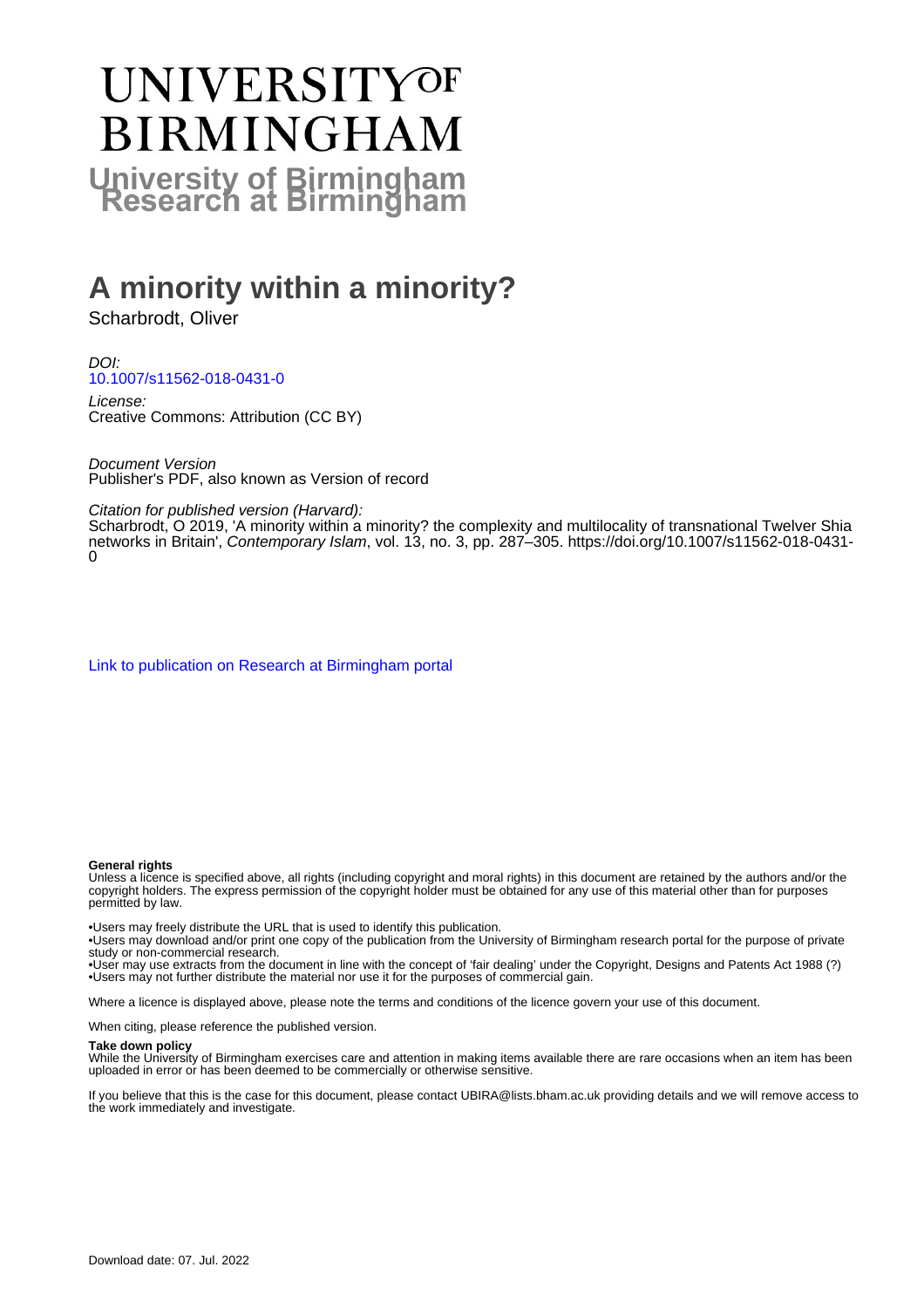

## A minority within a minority?: the complexity and multilocality of transnational Twelver Shia networks in Britain

Oliver Scharbrodt<sup>1</sup>

Published online: 08 November 2018  $\circledcirc$  The Author(s) 2018

#### Abstract

Academic scholarship on Shia Muslim minorities in the West has described them as 'a minority within a minority' (Sachedina [1994](#page-19-0): 3) or as 'the other within the other' (Takim [2009:](#page-19-0) 143), referring to a certain sense of double-marginalization of Shia Muslims in non-Muslim societal contexts. They need to undertake particular efforts to maintain both an Islamic as well as particular Shia identity in terms of communal activities and practices and public perception and recognition, responding to the rise of Islamophobia more generally and anti-Shia sectarianism more specifically. This article problematizes this notion of a double-marginalization of Shia minorities in the West as too simplistic. The article investigates the dynamics around the creation of transnational Shia communal spaces in north-west London, the public representation of Shia Muslim identities by networks and organizations based there to illustrate their multilocal connectivities and internal heterogeneity. The article is based on research in the borough of Brent, north-west London, and presents novel insights into Shia spaces in Britain and thereby makes an important contribution to complexifying academic discourse on Muslims in Britain which has focussed on Sunni Muslims almost exclusively. The ethnographic data is contextualized by providing background information on the historical and social formations of the networks and the centres examined in the article. To analyze the multilocal spatial manifestations and connections of these network, the article utilizes Werbner's notion of 'complex diasporas' ([2002](#page-19-0), [2004](#page-19-0), [2010\)](#page-19-0) and recent contributions to the development of a spatial methodology in Religious Studies (Knott [2005;](#page-19-0) Vásquez [2010](#page-19-0); Tweed [2006](#page-19-0); McLoughlin and Zavos [2014\)](#page-19-0). The article thereby constitutes the very first attempt to apply recent contributions on the nature of diasporic religions and their spatial multilocality to the case study of Twelver Shia networks based in London.

Keywords Muslims in Britain  $\cdot$  Shia Islam  $\cdot$  Diaspora  $\cdot$  Transnationalism  $\cdot$  Multilocality  $\cdot$ Religion and space

 $\boxtimes$  Oliver Scharbrodt [o.scharbrodt@bham.ac.uk](mailto:o.scharbrodt@bham.ac.uk)

<sup>1</sup> Department of Theology and Religion, ERI Building, University of Birmingham, Edgbaston, Birmingham B15 2TT, UK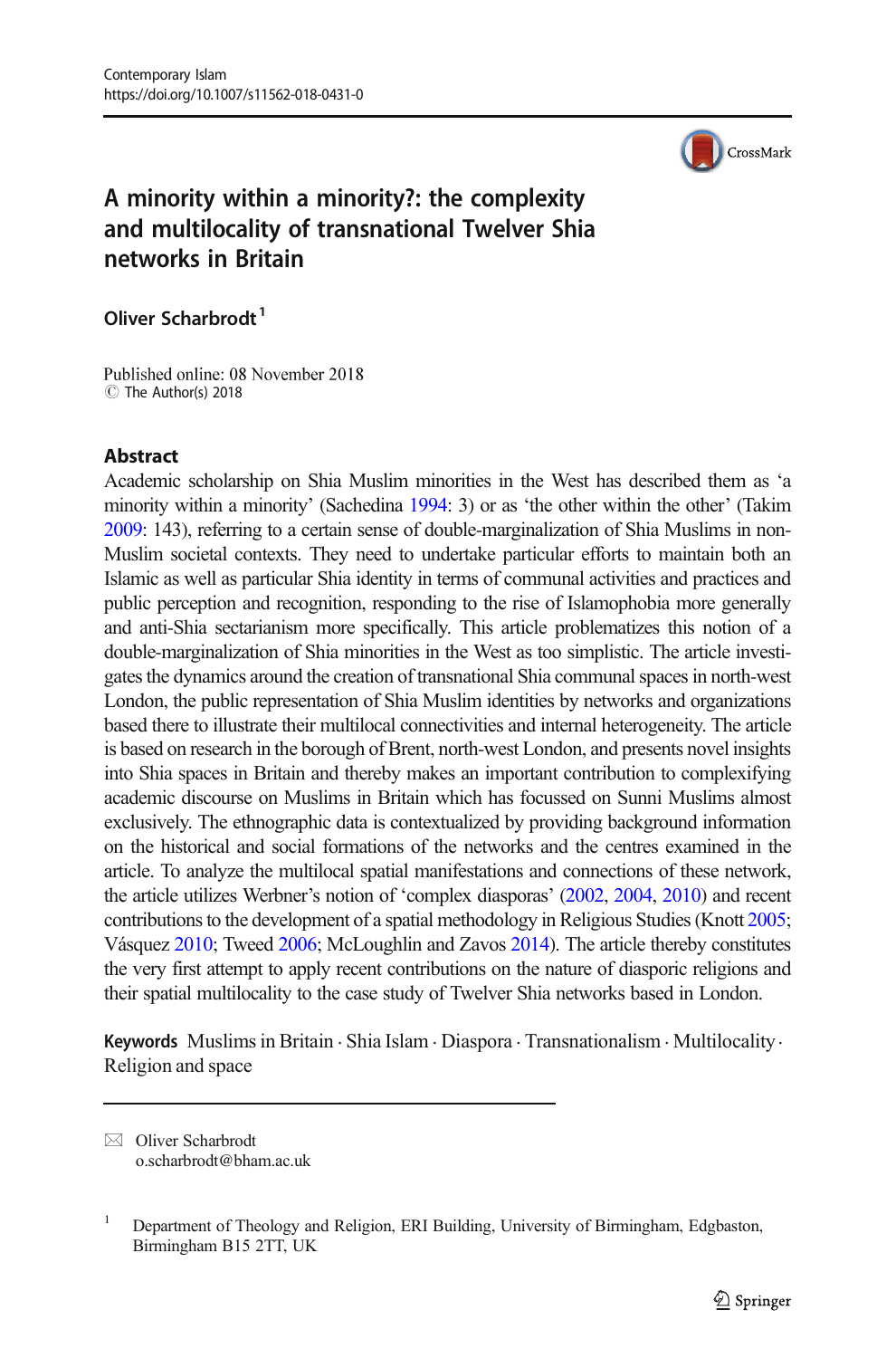## Introduction

Academic scholarship on Shia Muslim minorities in the West has described them as 'a minority within a minority' (Sachedina [1994:](#page-19-0) 3) or as 'the other within the other' (Takim [2009:](#page-19-0) 143), referring to a certain sense of doublemarginalization of Shia Muslims in non-Muslim societal contexts. They need to undertake particular efforts to maintain both an Islamic as well as particular Shia identity in terms of communal activities and practices and public perception and recognition, responding to the rise of Islamophobia more generally and anti-Shia sectarianism more specifically. This article problematizes this notion of a double-marginalization of Shia minorities in the West as too simplistic. The article investigates the dynamics around the creation of transnational Shia communal spaces in north-west London, the public representation of Shia Muslim identities by networks and organizations based there to illustrate their multilocal connectivities and internal heterogeneity.

The article is based on research in the borough of Brent, north-west London, between September 2014 and November 2016 as a part of a larger research project investigating transnational Twelver Shia networks operating between Britain and the Middle East.<sup>1</sup> Ethnographic research was undertaken in Arabic, Persian and English at numerous religious gatherings in twelve community centres and five private homes, mostly located in Brent. As part of the research, 32 semi- and unstructured interviews and seven focus group discussions were conducted, primarily with the male elites within networks and community centres. As such, the article presents novel insights into Shia spaces in Britain which have been overlooked in academic research with some exceptions (Spellman [2004](#page-19-0); Flynn [2013;](#page-19-0) Corboz [2015](#page-18-0); Gholami [2014](#page-19-0), [2015](#page-19-0); Dogra [2017](#page-19-0); Gholami and Sreberny [2018](#page-19-0); Degli Esposti [2018a,](#page-18-0) [2018b\)](#page-18-0) and thereby makes an important contribution to complexifying academic discourse on Muslims in Britain which has focussed on Sunni Muslims almost exclusively. The ethnographic data is contextualized by providing background information on the historical and social formations of the networks and the centres examined in the article.

The transnational and diasporic Shia networks in London, examined in the article, are situated in a 'diaspora space' (Brah [1996](#page-18-0)) marked by complexity and heterogeneity. Therefore, Werbner's notion of 'complex diasporas' (Werbner [2002](#page-19-0); Werbner [2004](#page-19-0); Werbner [2010](#page-19-0)) will be used. To analyze the multilocal spatial manifestations and connections of these network, the article engages with recent contributions to the development of a spatial methodology in Religious Studies (Knott [2005](#page-19-0); Vásquez [2010](#page-19-0); Tweed [2006](#page-19-0)). It utilizes in particular McLoughlin and Zavos' [\(2014\)](#page-19-0) reflections on the place of religion in British Asian diasporas as part of which they develop different spatial scales 'to analyse changing patterns of diasporic consciousness and practice' (2014: 160). The article thereby constitutes the very first attempt to apply recent contributions on the nature of diasporic religions and their spatial multilocality to the case study of Twelver Shia networks based in London.

<sup>&</sup>lt;sup>1</sup> Funding for this project was provided by the Gerda Henkel Foundation.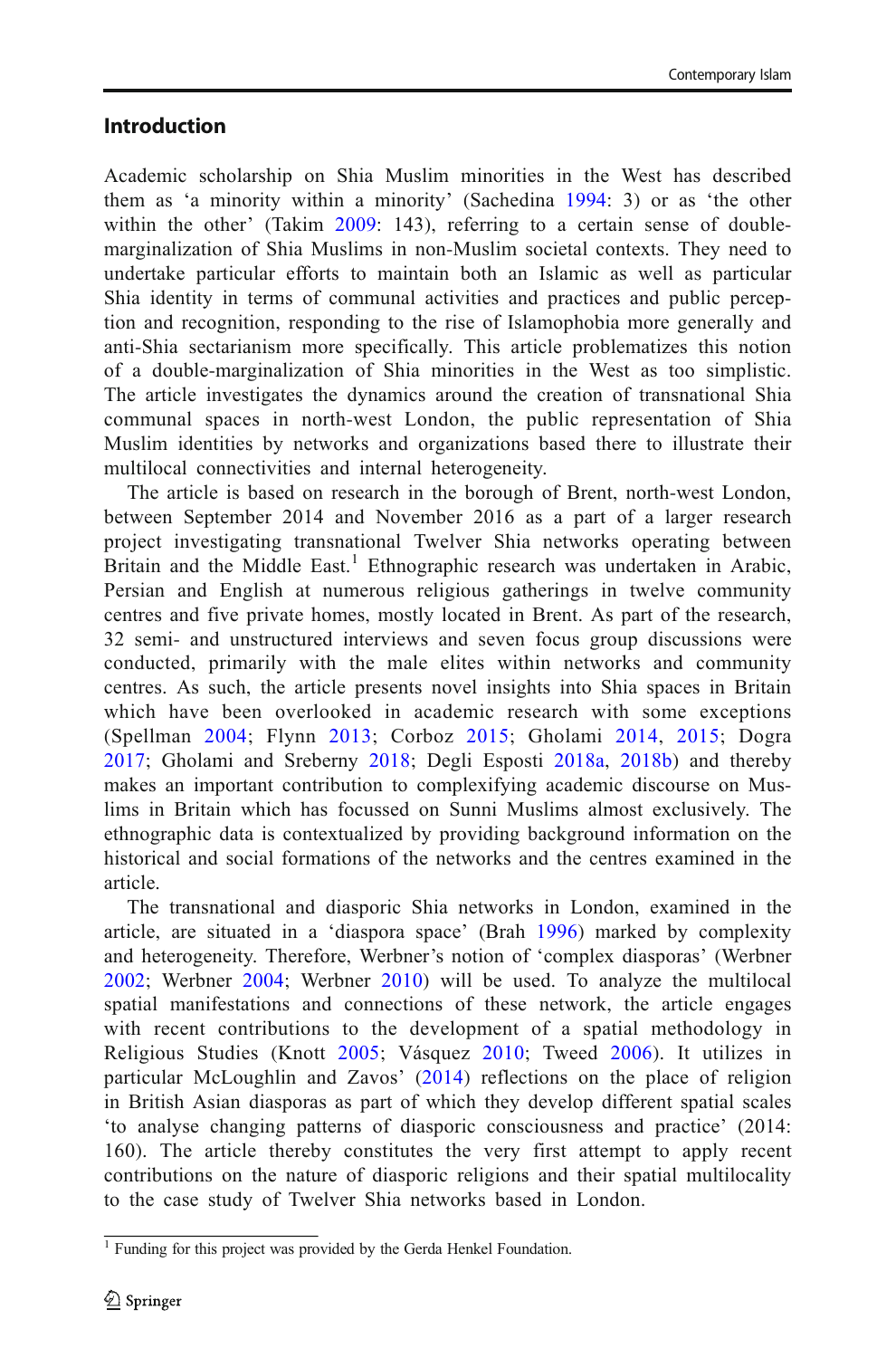## From diaspora $2$  to multilocality

Werbner ([2002](#page-19-0), [2004](#page-19-0), [2010\)](#page-19-0) develops the notion of 'complex diasporas' to articulate the 'social heterogeneity (2010: 74, original emphasis) of diasporas, the convergence and co-existence of different, often mutually exclusive, discourses in diasporic communities, and the dynamic and chaordic processes involved in their formation.<sup>3</sup> Diasporas share a certain sense of 'co-responsibility' (Werbner [2002:](#page-19-0) 121) with other members of their diaspora, as 'deterritorialised imagined communities' (Werbner [2002:](#page-19-0) 121) shaped by a shared collective memory. The 'dual orientation (Werbner [2010:](#page-19-0) 74, original emphasis) of diasporas is articulated in their efforts to represent their communities and to be recognised as such in the new diasporic context while at the same time maintaining transnational links and the community's diasporic identity; diasporas are involved in the developments of their countries of origin, reflecting, influencing and responding to them. Based on this double-character of diasporas, Werbner describes them as 'both ethnic-parochial and cosmopolitan' (2010: 75, original emphasis). Despite their sense of co-responsibility, diasporas are complex or 'segmented because members of such diasporas may unite together in some contexts and oppose each other in other contexts. Their members' identities, in other words, are not fixed but situationally determined' (Werbner [2004:](#page-19-0) 900). As such, 'diasporic groups are characterised by multiple discourses, internal dissent, and competition for members between numerous sectarian, gendered or political groups, all identifying themselves with the same diaspora' (Werbner [2002](#page-19-0): 123).

In order to illustrate the segmentation of the Iraqi and Iranian Twelver Shia diaspora in Brent, the article employs McLoughlin and Zavos' [\(2014](#page-19-0)) reflections on the multispatial dimensions of British Asian diasporas. Both suggest a discursive shift from diaspora to multilocality in writing about the place of religion in British Asian diasporas. Both propose a spatial multilocal configuration of diasporic communities that unfold on four spatial scales:

- On the very local level, immigration has led to the formation of ethnically, culturally and religiously diverse neighbourhood communities in urban areas. Therefore, the physicality of urban landscapes has changed as a result of demographic transformations leading to 'the formation of neighbourhood congregations and "communities" in the context of urban resettlement' (McLoughlin and Zavos [2014:](#page-19-0) 160).
- On both the local and the national level, religious communities interact with state and society, particularly in terms of the politics of recognition and participation in the context of British multiculturalism. Diaspora religious communities seek to be

 $2$  Steven Vertovec [\(2009\)](#page-19-0) demarcates transnationalism and diaspora in particular. He defines transnationalism as referring to the networks and interactions occurring between the homeland and the diaspora. Diaspora, however, is understood as 'an imagined connection' (Vertovec [2009:](#page-19-0) 136) with the place of origin or a wider community which can be real but is also imagined in the sense that it purports strong emotive connotations and is based on collective memory.

<sup>3</sup> Werbner [\(2002:](#page-19-0) 123) develops the concept of 'chaordic' as fusion of 'chaotic' and 'orderly': diasporic formations are chaotic by not being directly shaped and guided by central authorities in their countries of origin and orderly by adhering to set cultural, ideological and doctrinal frameworks that create a certain sense of co-responsibility across different diasporic communities.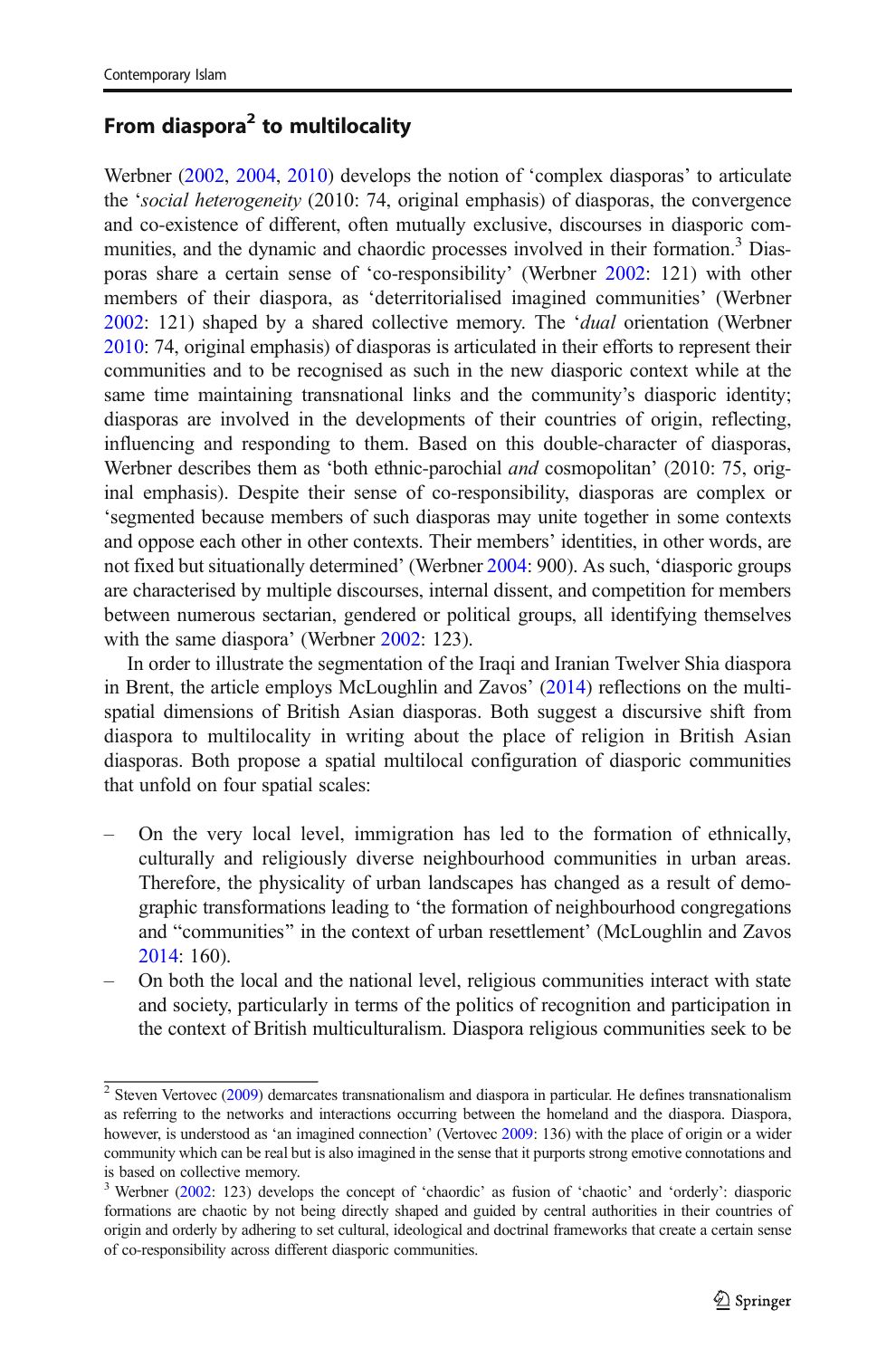recognised by the state and other stakeholders in society as representing 'their' community.

- On a global level, religious organizations are characterised by trans- and multilocal networking and activism with their countries of origin or other diaspora communities across the world.
- On a personal level, diaspora communities contain 'demotic' (lit. 'of the people') processes and discourses (Baumann [1996](#page-18-0)) of individual and collective religiosities: 'the informal and negotiated utterances and performativity of individuals and noninstitutionalized collectives' (McLoughlin and Zavos [2014:](#page-19-0) 161) that challenge normative discourses and practices promulgated within organized communities.

McLoughlin and Zavos follow recent scholarship on space and religion, in particular applied to the study of diasporic religion. In order to apply their scheme of the four spatial scales in which diasporic religions operate to Twelver Shia networks in Brent, other variables which impact on these processes and unfold within these four spatial scales need to be included; the ethnic, linguistic and national diversity of these networks and how they relate to and identify with a transnational Shia community, a 'Shi'i International' (Mallat [1998\)](#page-19-0). Issues around social class are crucial to identify cleavages within the various Shia networks present in London. Networks also form around particular senior clerical authorities based in Iraq and Iran (marja' al-taqlid)<sup>4</sup> and political movements associated with them and exhibit different positions towards the Islamic Republic of Iran and Khomeini's political reading of the mandate of the legal scholar (*wilayat al-faqih*).<sup>5</sup>

## The local context: Brent as 'The Shia Mile of London'

McLoughlin and Zavos identify one of the spatial scales in which diasporic communities operate as urban neighbourhoods that have been transformed as a result of immigration. The local context in which the Shia communities and networks are based is the London borough of Brent, in the north-west of the city. In the last 30 years, Brent has become one of the global hubs of transnational Shia Islam. There are at least 20 Shia community centres located in Brent representing different national backgrounds but also different religious and political factions within contemporary Shia Islam. These community centres, referred to as *husayniyya* in Arabic and Persian or *imambarga* in the South Asian context, are not mosques but congregational halls used for Shia commemoration ceremonies, in particular those associated with 'Ashura', the first ten days of the Islamic month of Muharram when Shiis worldwide remember and mourn the death of Prophet Muhammad's grandson and third Imam Husayn on the plains of Karbala, in southern Iraq, in 680 CE.

<sup>4</sup> Twlever Shii Islam possesses more formalised structures of religious authority. Every lay Shii needs to follow the religious guidance of a senior cleric and emulate his edicts. These clerics are referred to as grand ayatollah (ayat allah al-'uzma) or 'source of emulation' (marja'al-taqlid) (Walbridge [2001](#page-19-0): 3-13). The majority of them a based in the major shrine cities of Iraq and Iran, Najaf and Qom.

<sup>&</sup>lt;sup>5</sup> Khomeini developed the argument that the most learned Shia cleric is not only the ultimate source of religious guidance but ought to become the head of an Islamic state. On his concept see Calder [\(1982\)](#page-18-0).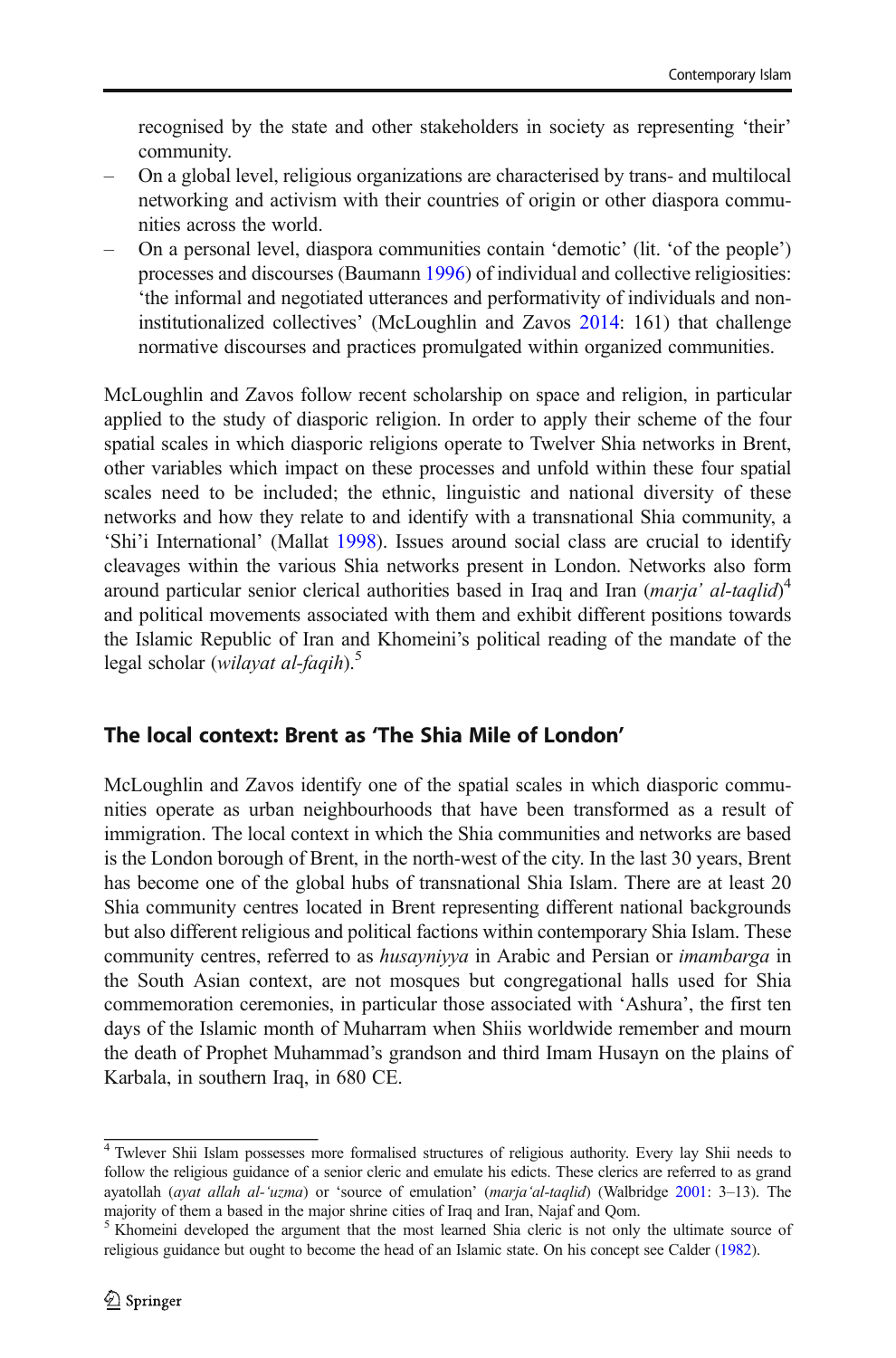The vast majority of these centres are run and frequented by Iraqi Shiis who began to arrive in Brent in the 1970s and have continued to settle in the area as a result of their oppression under the regime of Saddam Hussein and of the most recent sectarian violence post-2003 (Degli Esposti [2018a,](#page-18-0) [2018b\)](#page-18-0). With Iraqis being dominant, other ethnic and national groups likewise frequent and run various community centres, including Gulf Arab, Iranian, Afghan and South Asian Shiis. Brent hosts two offices representing the most influential senior cleric in contemporary Shiism, Najaf-based Ali Al-Sistani (b. 1930). These offices are run by two of his sons in law, the Imam Ali Foundation by London-based Murtadha Kashmiri and the Al Al-Bayt Foundation by Jawad Shahrestani who heads Sistani's office in Qom, Iran. The Islamic Centre of England acts of the official representation of the Supreme Leader of the Islamic Republic of Iran, Ali Khamenei (b. 1939). Other senior clerical offices run offices representing them in the area as well. The Najaf-based cleric Muhammad Al-Fayyadh (b. 1930) has an office in the Al-Khoei Foundation, for example.

Apart from representing different clerical authorities, various educational initiatives have been established. The Al Sadiq and Al Zahra schools are independent boy and girl schools run by the Al-Khoei Foundation. The Islamic College offers both traditional Shia seminarian courses as well as academic programmes in Islamic Studies with the latter being validated by Middlesex University. The Islamic College is part of the global network of institutions affiliated and supported by the Al-Mustafa International University which has its headquarters in Qom (Sakurai [2015\)](#page-19-0). The International College of Islamic Sciences (Al-jami'a al-'alamiyya lil-'ulum al-islamiyya) is a private institution that runs postgraduate research programmes in Arabic primarily. Two community centres run academic outreach activities inviting academics of various backgrounds to lectures, seminars and workshops and publishing academic work; the Centre for Academic Shi'a Studies, based at the Al-Khoei Foundation, and the Centre for Shi'a Islamic Studies at the Imam Jawad Centre.

Brent is one of the most multicultural areas in London with a long history of immigration, initially of Jews and Irish in the late nineteenth century. Due to the later arrival of Afro-Caribbean, South Asian and Eastern European immigrants the majority of the population in Brent come from ethnic minority groups (Borough of Brent [2013:](#page-19-0) 19). As a result, the strong presence of Shia institutions, centres and networks blends into the normality of the wider multicultural urban landscape of Brent. One does not notice the prominence of Shia religious and educational institutions in Brent in particular as they are not necessarily visible as Shia institutions but as Islamic centres located next to Sunni mosques, Buddhist and Hindu temples or synagogues. Within the spatial *imaginaire* of Shiis living in London, however, Brent is known as the 'Shia mile of London', or as a pun on Brent's designation as 'People's Republic of Brent' due to its history of leftist politics in the 1970s and 80s, as the 'Islamic Republic of Brent'.

Several factors account for the concentration of Shiis, particularly but not exclusively from Iraq. One has to do with the urban geography of Brent and its connection to central London. Kilburn, Cricklewood and other areas of Brent are located around the main road connecting the north-west of London with Edgware Road in central London. Edgware Road is one of the first destinations of Arabs arriving in London as the 'Arab quarter' of the city with various Arab restaurants, businesses and cultural and religious institutions. Given rising house prices and rents in central London, Brent as the northern extension of Edgware Road became a location for Arabs, Iraqis and Gulf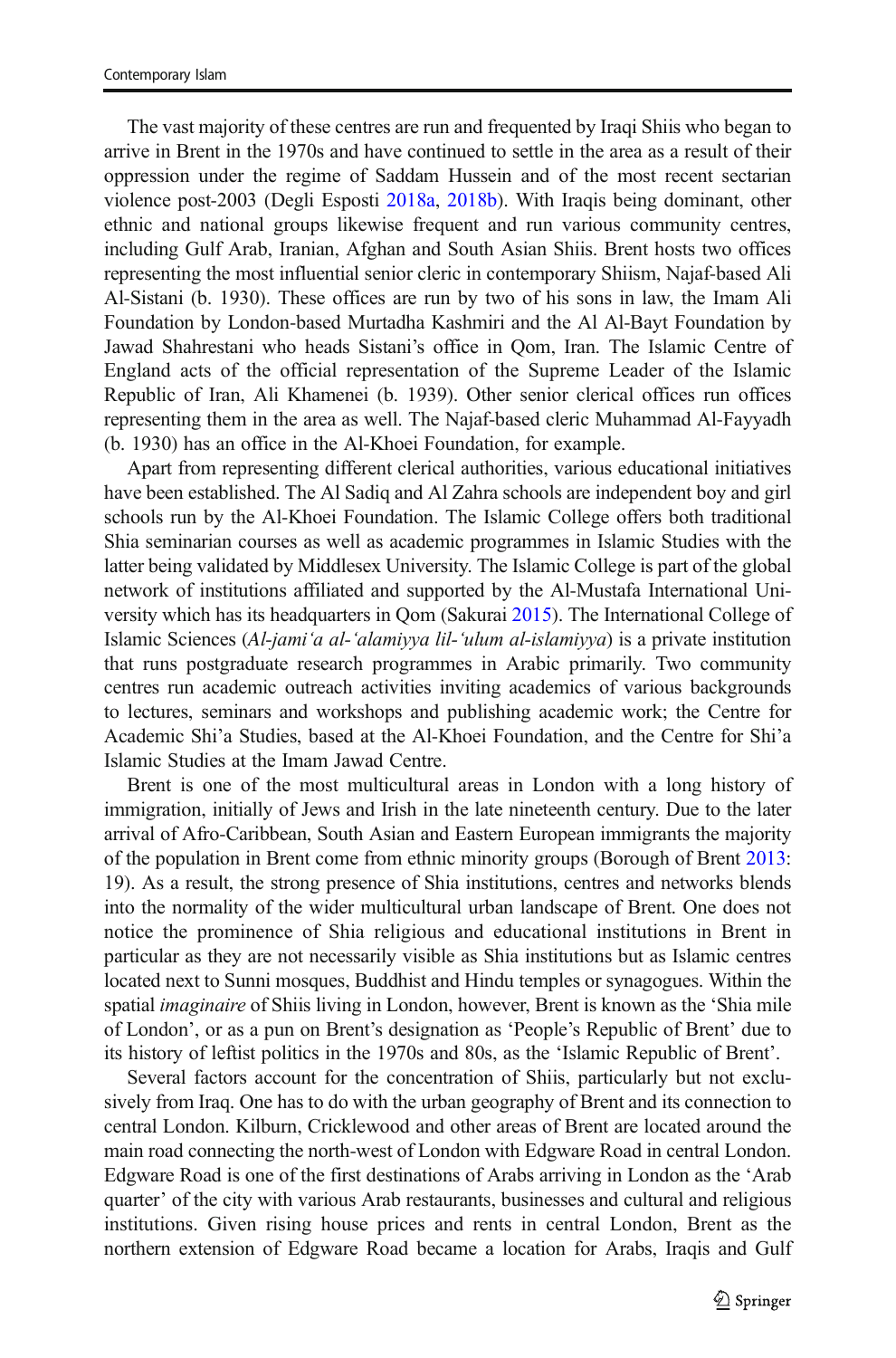Arabs in particular, to settle in more affordable housing. Furthermore, Brent had experienced different waves of immigration before and therefore provided an urban environment used to the settlement of diverse migrant communities.

The settlement of Shia Muslims in Brent is also a good example of chain migration. In the early 1970s, an Iranian cleric moved to London for missionary purposes and to cater for the religious needs of the city's growing Iranian Shia population. He decided to move with his family to Willesden Green in Brent because the area was home to two of the few secondary schools in London that were both non-denominational and gendersegregated. His home also became a centre for religious activities, catering for the then small Iraqi and Iranian Shia communities in London. The move of an affluent Afghan Shia family to Brent which held religious gatherings at their home in Brent for Persianspeaking Shiis from Iran and Afghanistan contributed to the emergence of a nascent Shia religious infrastructure in Brent attracting other Shiis to settle in the borough as well. Given the rising number and increasing concentration of Shiis in the area as part of chain migration, centres catering for the religious and educational needs of the growing community were also established in or moved to the area in order to part of the nascent Shia hub in Brent from the mid-1980s onwards. In the late 1980s, Shiis living in Brent approached the then most senior Shia cleric in Iraq at that time, Abu Al-Qaism Al-Khoei (1899–1992) to sponsor the construction of an Islamic school. A site was chosen by local Shiis leading to the establishment of the Al-Khoei Foundation next to the school in 1989, run by one of Al-Khoei's son and acting at his official representation and financial centre until his demise in 1992 (Corboz [2012,](#page-18-0) [2015:](#page-18-0) 57–64). Other organisations and institutions followed suit. The Islamic Centre of England was established in 1995 and opened its premises in Maida Vale in 1998, south of Brent, at a location close to Shia communities in the area. Other centres and groups also moved from more central locations in London to Brent in the 1990s. Rasool Al-Adham, an Iraqi Shii community centre established in 1986 and affiliated with the Shirazi clerical network, moved from Edgware Road to Cricklewood in 1998 (Youtube [2012\)](#page-19-0).

Brent's 'Shia mile of London' is a good example of the urban concentration of diasporic communities in a particular locality. Within the fairly small diasporic space of Brent the current diversity of contemporary Shia Islam, in terms of clerical allegiance, ideological orientation, ethnic and national background and socio-economic status becomes visible. As such, Brent as the diasporic locality of various Shia networks occupies a unique space among other Shia Muslim communities in Britain and Western countries more generally. The spatial vicinity of various Shia congregations and centres creates opportunities for collaboration among them and with other civil society actors but also exposes various cleavages based on politics, factional identity and class which are not necessarily apparent within other Shia diasporic communities. In addition, the role of Brent as a global hub of transnational Twelver Shiism demarcates it from other Shia diasporic spaces: the concentration of an Iraqi Shia population in the area provides further opportunities for the spatial segregation of Iraqi Shiis with minimal engagement with Shiis from other ethnic groups, other Muslims or wider British society (Degli Esposti [2018b](#page-18-0)). As one of the centres of Iraqi Shia diasporic politics until the fall of Saddam Hussein in 2003, Brent has played a significant role in organising the Iraqi Shia opposition in exile (Rahe [1996](#page-19-0)). The article will focus on a number of Iraqi and Iranian centres, organisations and groups, some of which have their own facilities, while others organise their communal religious activities outside of major centres. All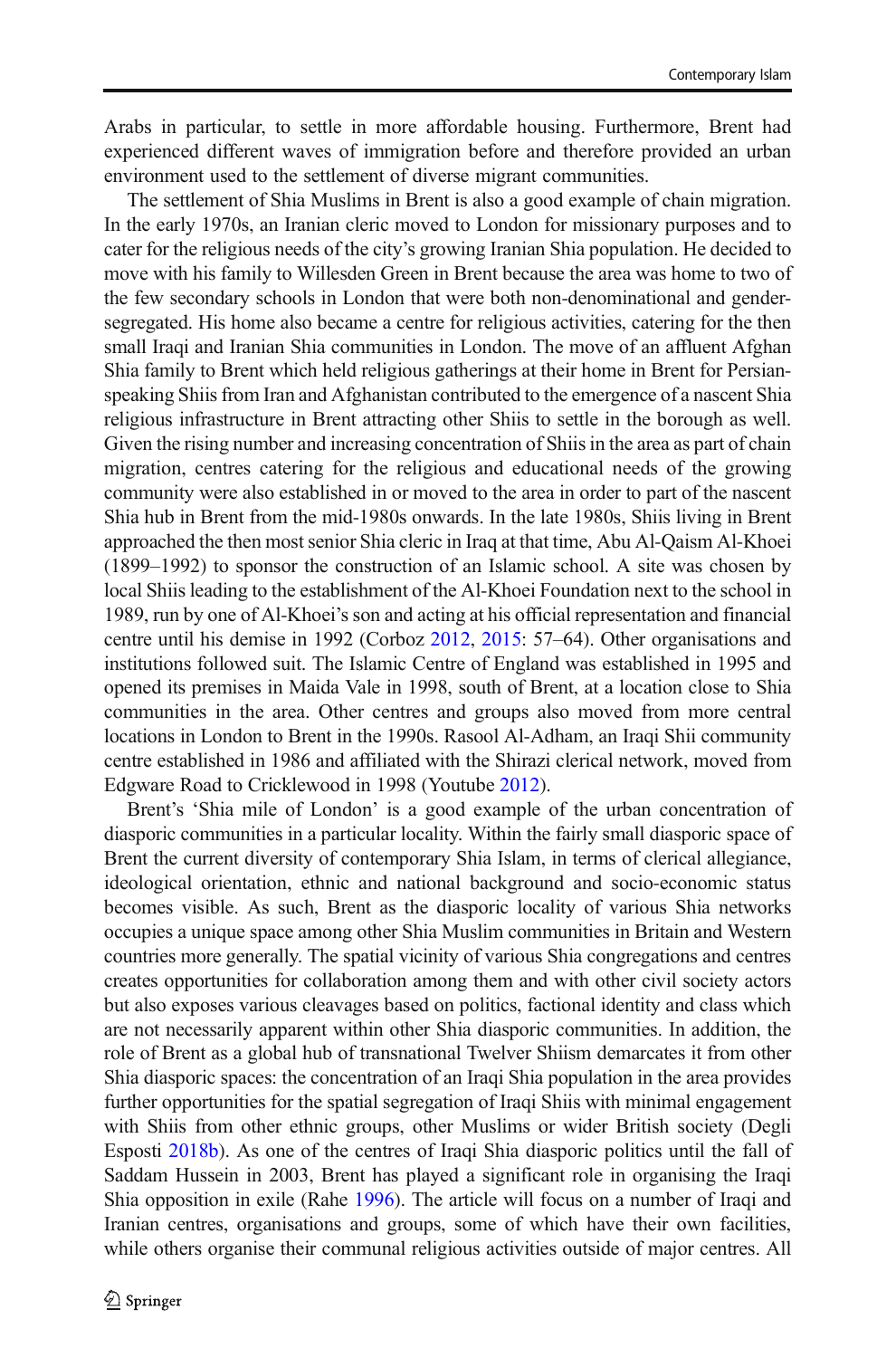of them provide good case studies of the diverse dynamics involved in the formation of these networks, their relationship and interaction with one another, their transnational connectivity and activism and their interactions with wider British society.

## The politics of recognition: Interaction with state and society

McLoughlin and Zavos refer to the wider political and societal space in which religious communities are embedded and with which they interact in various ways. The politics of multicultural recognition has increasingly emphasised religion as a major site of communal identities and public representation in the British context with the state being 'a key force in constructions of religion as the main site for legitimate identity' (McLoughlin and Zavos [2014:](#page-19-0) 165). In the institutional field of Shia Islam in Britain the Al-Khoei Foundation, based in Brent, has been the major Shia actor in the politics of multicultural recognition, being the quasi-official representative of Twelver Shia Muslims in Britain. The Al-Khoei Foundation in London, being the centre of a global network of different institutions, operates locally, nationally and internationally in its various outreach activities. Internationally, it is well-connected to international organisations such as the UN Human Rights Council in Geneva, making regular interventions in its sessions, the Jordanian Royal Institute for Inter-Faith Studies, established by Hasan ibn Talal, and Ali Al-Hashimi, the judicial and religious advisor to the President of the United Arab Emirates. These two latter relations have resulted in the Al-Khoei Foundation being involved in high-profile international interfaith and Sunni-Shia intrafaith dialogue events.

Nationally, the Al-Khoei Foundation is usually approached by the British government and its various departments for advice on issues affecting Shia Muslims in Britain. The Al-Khoie Foundation is also a member of the Religious Education Council of England and Wales, a lobby group to promote the school subject of RE nationally that includes various religious organisations, interfaith initiatives and other relevant stakeholders. On a local level, the Al-Khoei Foundation is involved in various interfaith and civic initiatives such as the London Interfaith Centre, the Three Faiths Forum, the Faiths Forum London or the Brent Interfaith Network and other civic society actors such as the North London branch of Citizens UK (Al-Khoie Foundation [n.d.\)](#page-18-0).

In representing Shia Islam in the British public arena, the Al-Khoei Foundation has been extremely successful and conceives itself as an organisation that seeks to achieve 'community cohesion' (Al-Khoie Foundation  $[n.d.]$  $[n.d.]$ ) and to represent Shia Muslims as an integrated part of British society. It thereby is also willing to push the boundaries of intercommunal relations locally. In October 2016, under the umbrella of the Faiths Forum London, the Al-Khoei Foundation hosted the Jewish sukkot festival in partnership with the neighbouring Brondesbury Park United Synagogue, with volunteers from both communities building a wooden booth on the premises of the Al-Khoei Foundation (repeated again in 2017). The event was presented in the media as 'a historic first in the UK' (Cohen [2016](#page-18-0)), an 'unprecedented partnership between a British mosque and synagogue' (Anonymous [2016\)](#page-18-0), as'a London mosque has played host for a local synagogue's succah' (Cohen [2016](#page-18-0)). This highly symbolic gesture to articulate the commitment of the Al-Khoei Foundation to break down barriers between Jews and Muslims in Britain was inspired by the rise of anti-Semitic and Islamophobic hate crimes following the Brexit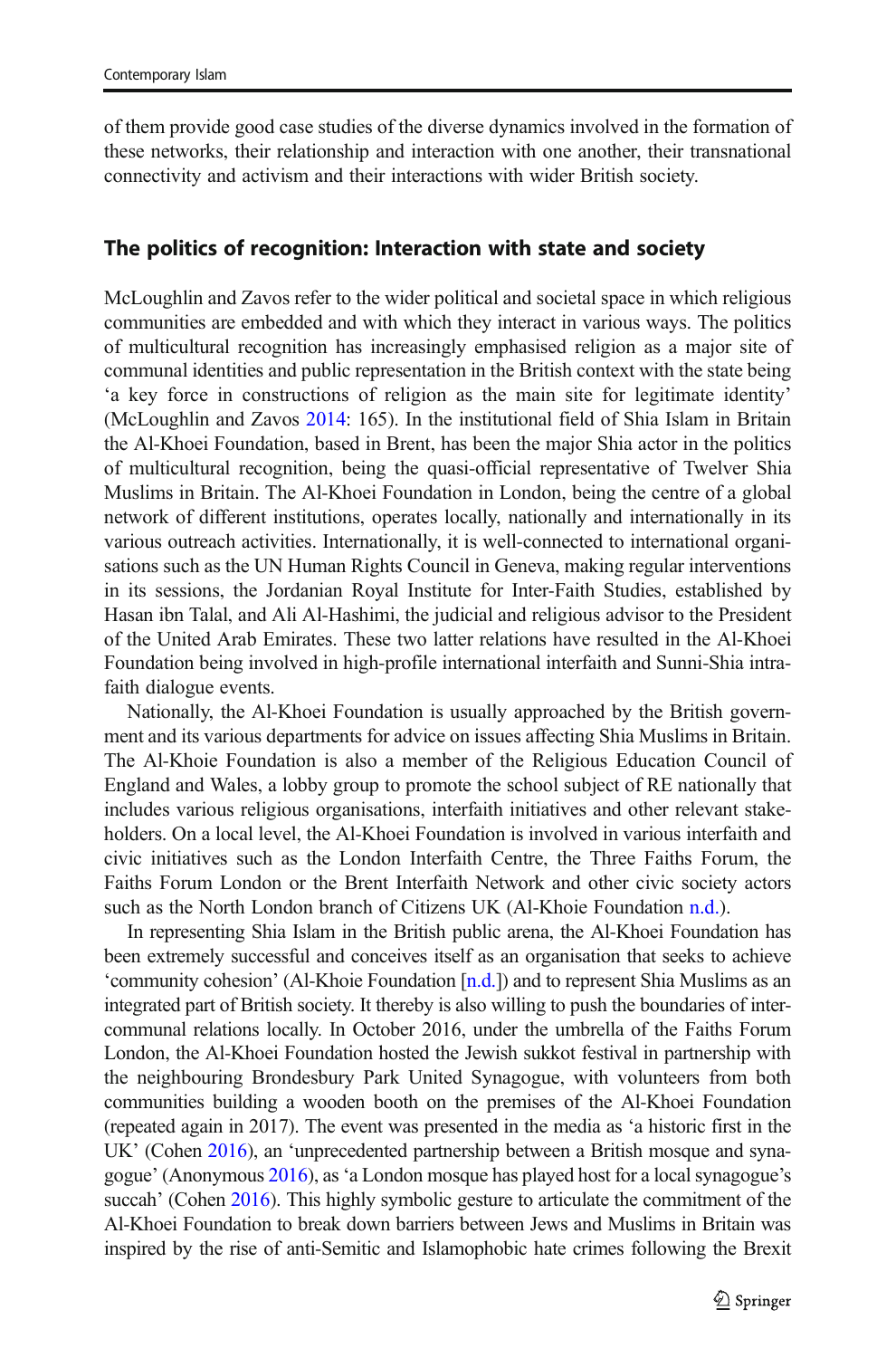referendum in June 2016. It was also meant to further buttress the moderate credentials of the Al-Khoei Foundation in a multicultural context in which 'faith is projected as "bridging" capital – a common denominator of the universal signifiers of respect for difference and spirituality' (McLoughlin and Zavos [2014:](#page-19-0) 175).

The effectiveness of the Al-Khoei Foundation in representing Shia Islam in the British public is also evident when it lobbies for a decidedly Shia stance. In November 2014, the UK Department of Education launched a consultation process to revise the curriculum for Religious Studies at secondary schools in England and Wales to acquire the General Certificate of Secondary Education (GCSE) and the Advanced Level General Certificate of Education (A-levels) in this subject. The public consultation included various stakeholders such as religious organisations. Among the three Muslim organisations consulted in the development of the subject content were the more Sunnioriented Muslim Council of Britain, The Oxford Foundation - a Muslim educational trust that promotes interfaith understanding - and the Al-Khoei Foundation (Department of Education [2014](#page-18-0): 16). The new curriculum, developed after the consultation process, introduces significant changes to the way of how Islam is approached and covered in secondary schools and gives equal weighting to Sunni and Shia perspectives on Islam. The new GCSE curriculum covers 'the six articles of faith in Sunni Islam and five roots of 'Usul ad-Din in Shi'a Islam' (Ofqual [2015](#page-19-0): 17). In terms of the basic practices of Islam, it presents both 'the Five Pillars of Sunni Islam and Ten Obligatory Acts of Shi'a Islam' (Ofqual [2015](#page-19-0): 18) and 'the origins and meaning of festivals and commemorations: such as Id-ul-Adha, Id-ul-Fitr, Id-ul-Ghadeer and Ashura' (Ofqual [2015:](#page-19-0) 18), with the latter two being explicitly Shia holidays not observed by Sunni Muslims.

While details about the consultation process are not published, the strong Shia imprint on the revised curriculum results from the input of the Al-Khoei Foundation at very early stages. Its involvement in various interfaith networks at national level such as the Three Faiths Forum and in the RE Council of England and Wales laid the groundwork for the Foundation's strong impact in the consultation process. The explicit inclusion of Shia Islam in the new curriculum was also driven by the RE Council of England and Wales which was eager to arrive at a more balanced RE provision on Islam that would sufficiently recognize its internal diversity. Following the implementation of the revised curriculum, the Al-Khoei Foundation has also been instrumental in providing expertise on Shia Islam. It has run a series of workshops including Muslim (Shia and Sunni) and non-Muslim presenters and also developed a teacher's manual on Shia Islam (Bdaiwi and Hussain [2017\)](#page-18-0) to provide teachers with the expertise to implement the revised curriculum.

The various outreach activities of the Al-Khoei Foundation illustrate its 'cosmopolitan' character. Its transformation from a clerical network representing Grand Ayatollah Al-Khoei in Britain to a transnational NGO with vast array of religious, educational and charitable activities help to buttress the Foundation's credentials as a 'moderate voice' within British Islam. While the Al-Khoei Foundation as part of a transnational network is connected to Iraq, various other countries in the Middle East and its different branches across the globe, in the British context it has been the main interlocutor for the public and the government in matters pertaining to Shia Islam. In this sense, the Al-Khoie Foundation is quite unique among the more established centres in Brent being the most outward looking as compared to most other networks present in the area which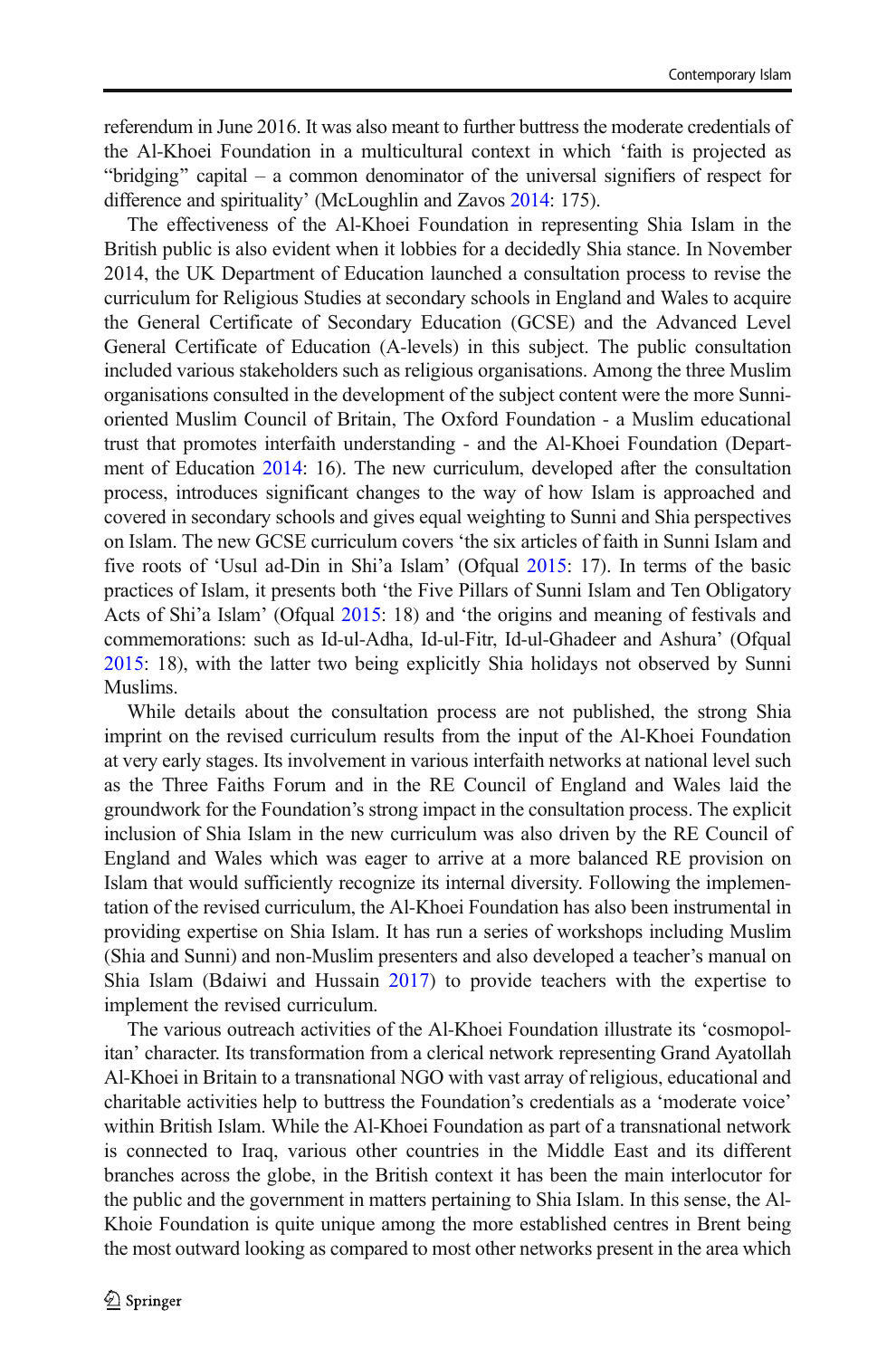are run by first generation immigrants from Iraq or Iran and reveal a strong diasporic consciousness attempting to recreate their homeland in the religious congregations they frequent. Political lobbying and public relations activities of the Al-Khoie Foundation began in the early 1990s in response to the persecution of Iraqi Shiis following their failed uprising against Saddam Hussein in 1991 (Rahe [1996:](#page-19-0) 125–128). Given the international pressure and isolation of Iraq at that time, the Al-Khoie Foundation framed their support for Shiis as an international human rights issue to win support of political stakeholders and eschewed any association with Shia opposition groups supported by Iran. Abu Al-Qasim Al-Khoie's own political stance helped to buttress further the 'apolitical' credentials of the Foundation: his clerical leadership is often portrayed as remaining aloof from politics and opposed to Khomeini's understanding of wilayat al-faqih (Corboz [2015:](#page-18-0) 168–172). Avoiding any involvement in party politics, whether in the British diaspora or in Iraq, and retaining distance to Iran have allowed the Al-Khoie Foundation to become a legitimate representative of Shia Islam within the British public.

At the same time, the Al-Khoie Foundation runs a religious congregation and community centre (husayniyya) that holds religious events central to the Shia calendar such as commemorations during 'Ashura'. These events, held in the main hall of the community centre in Arabic, primarily attract middle-aged middle- and upper-class Iraqis. The gathering (majlis) consists of a lecture by a religious scholar, the recitation of poetry combined with rhythmic self-beating (latmiyya). These quite traditional gatherings show that the Al-Khoei Foundation also caters to a significant extent for the religious and spiritual needs of a specific segment of the Iraqi Shia diaspora in London, upward mobile Iraqi Shiis who identify themselves with the clerical authorities in Najaf, southern Iraq (najafi marja'iyya). In this respect, the Al-Khoie Foundation is a good example of the multivocality of diasporic religions being quite 'ethnic-parochial' in terms of its religious activities directed towards a particular segment of their own community while appearing as a progressive and 'cosmopolitan' voice in its public representation in the British context. These two sides of the Foundation are also visible in the spatial separation between the offices of the Foundation on one side of its compound and the actual congregation hall located on the other side in a former synagogue. The resident scholar and imam of the congregation, Fadhil Milani, while being centrally involved in various interfaith activities of the Foundation, serves also as an important source for the religious legitimacy of the Foundation within the Iraqi Shia community, by being one of the students of Grand Ayatollah Al-Khoie and personal link to the clerical authorities in Najaf.

## Diasporic politics: 'Long-distance nationalism'

The various Shia congregations and institutions based in Brent, as the example of the Al-Khoie Foundation illustrates, are a good example of 'the construction of a wide range of networks and religioscapes which extend beyond, and arguably sometimes transcend, the spatial scales of both the local and the national' (McLoughlin and Zavos [2014:](#page-19-0) 168). Many centres are also involved in 'long-distance nationalism' (Anderson [1992\)](#page-18-0) engaging with, responding to and shaping national politics in their countries of origin. This is particularly the case of the Iraqi Shia diaspora in Brent, many of whom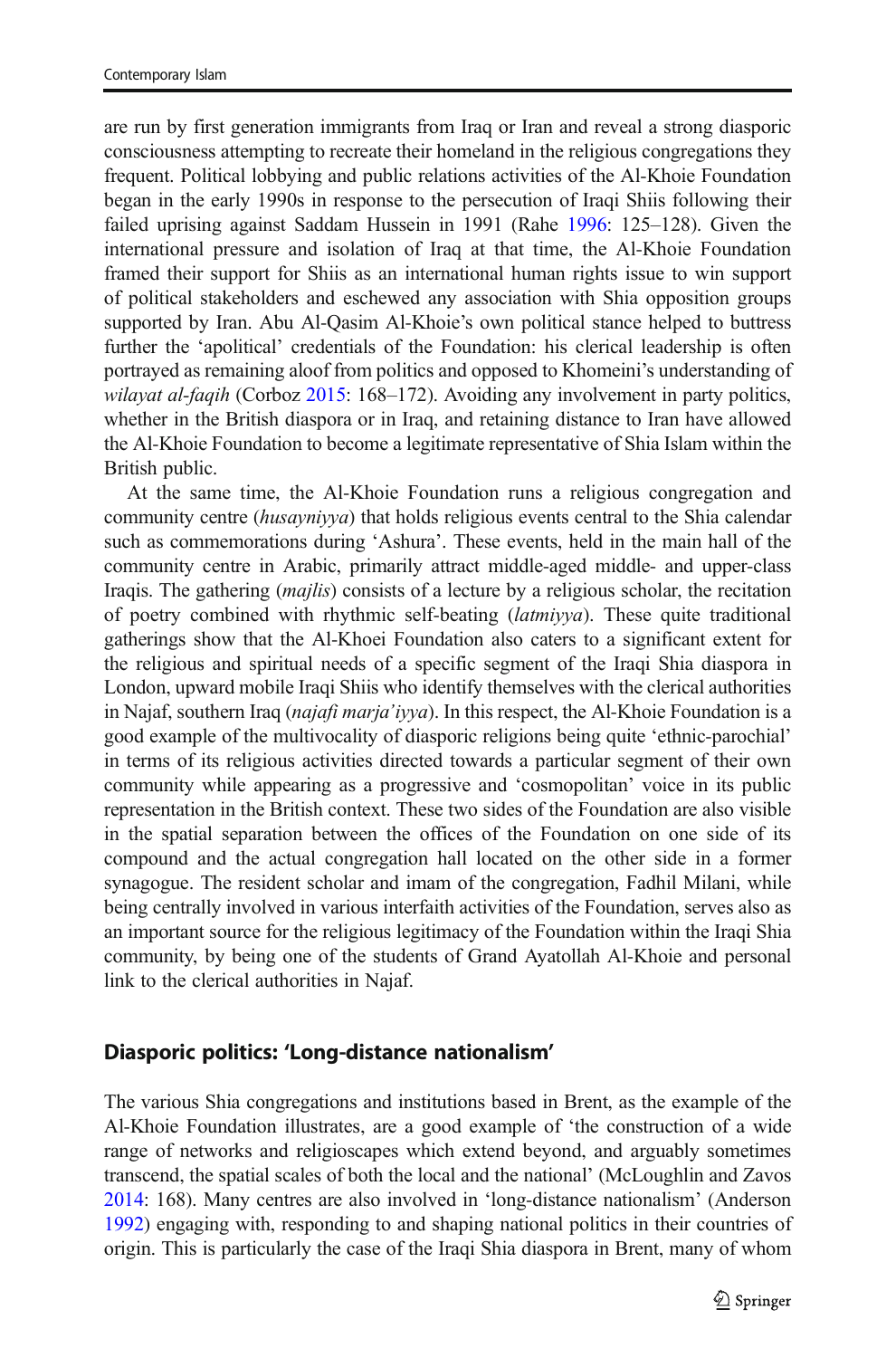were political dissidents in Iraq and forced to exile as a result of state oppression against Shiis during Saddam Hussein's regime.

A prime example of an institution engaged in 'long-distance nationalism' in Brent is Dar al-Islam, a Shia congregation and community centre that acts as the London base of the Hizb Al-Da'wa, the main Shia Islamist party in Iraq that has led the government from 2005 to 2018. The centre was established in 1991 and moved to its current premises in 1993. Similar to the Al-Khoie Foundation the Dar Al-Islam centre serves several purposes. It is a community centre running religious events according to the Shia calendar and attracts primarily middle- and upper-class Iraqis, secular educated professionals who have achieved a certain socio-economic status.

Being the official base of the Hizb Al-Da'wa, it was the main site of diasporic politics of Iraqi Shia Islamists in exile and still retains an important role as conduit between the party in Iraq and the Iraqi diaspora in London. The 1992 programme of the party, entitled 'Our Programme (barnamijuna)', was written by party leaders in London. In the programme, the party commits itself for the first time to supporting a pluralistic democratic system in Iraq post-Saddam Hussein (Rahe [1996:](#page-19-0) 69). Following the fall of Saddam Hussein in 2003, many members and attendees of Dar Al-Islam have returned to Iraq and assumed important political, economic or cultural roles. Two post-2003 prime ministers of Iraq, Ibrahim Al-Jaafari (b. 1947) and Haider Al-Abadi (b. 1952), were affiliated to the centre. Its former resident scholar and imam Husayn Al-Shami Al-Musawi returned to Iraq to establish a private university and other members now hold senior positions in government departments in Iraq. From the setup of the centre it is not visible that this congregation is affiliated to Hizb Al-Da'wa; it does not exhibit any Iraqi flags or other symbols of Iraqi national identity nor any images, slogans or logos of the party as such. One can only observe indirect signs suggesting a connection to the main Iraqi Shia Islamist party. On the office walls of the director of the congregation are photographs of Muhammad Baqir Al-Sadr (1935–1980) who was the founder of the party and of Muhammad Fadlallah (1935–2010) who was the clerical reference point (*marja' al-taqlid*) for many members of Hizb Al-Da'wa (Abd Al-Jabbar [2003\)](#page-18-0).

While the affiliation with Hizb Al-Da'wa is not very apparent and the Dar Al-Islam serves as a conventional *husayniyya*, differences to other centres can be observed. During major Shia events and their celebration or commemoration in the centre, the actual commemorative gathering with a sermon and devotional practices is not that well attended. The majority of male attendees roam around in the lobby or move from the main hall to the lobby to engage in conversations and socializing. For many attendees, the role of Dar Al-Islam as the London base for Iraq's former governing party makes it an important site for political, business-related or cultural networking. On certain occasions, the affiliation of Dar al-Islam to Hizb Al-Da'wa becomes more apparent. When Mohammad Mehdi Al-Asefi<sup>6</sup> (1938/9–2015), former spokesperson of the party and representative of the Supreme Leader of Iran in Iraq, passed away in June 2015, a memorial gathering was held in the centre. Standing posters with the logo of the Hizb Al-Da'wa were erected while a speaker gave an outline of his biography and political achievements for the party and for 'the Islamic movement (al-haraka al-islamiyya)'

<sup>6</sup> As official representative of the Supreme Leader of Iran, Ali Khamenei, in Iraq, Al-Asefi entertained close relations with central figures within the Iranian regime. Al-Asefi collected Khomeini's lectures in Najaf in the late 1960s in which the latter outlined his vision of an Islamic state (Al-Siyyad [2017/](#page-18-0)8: 53).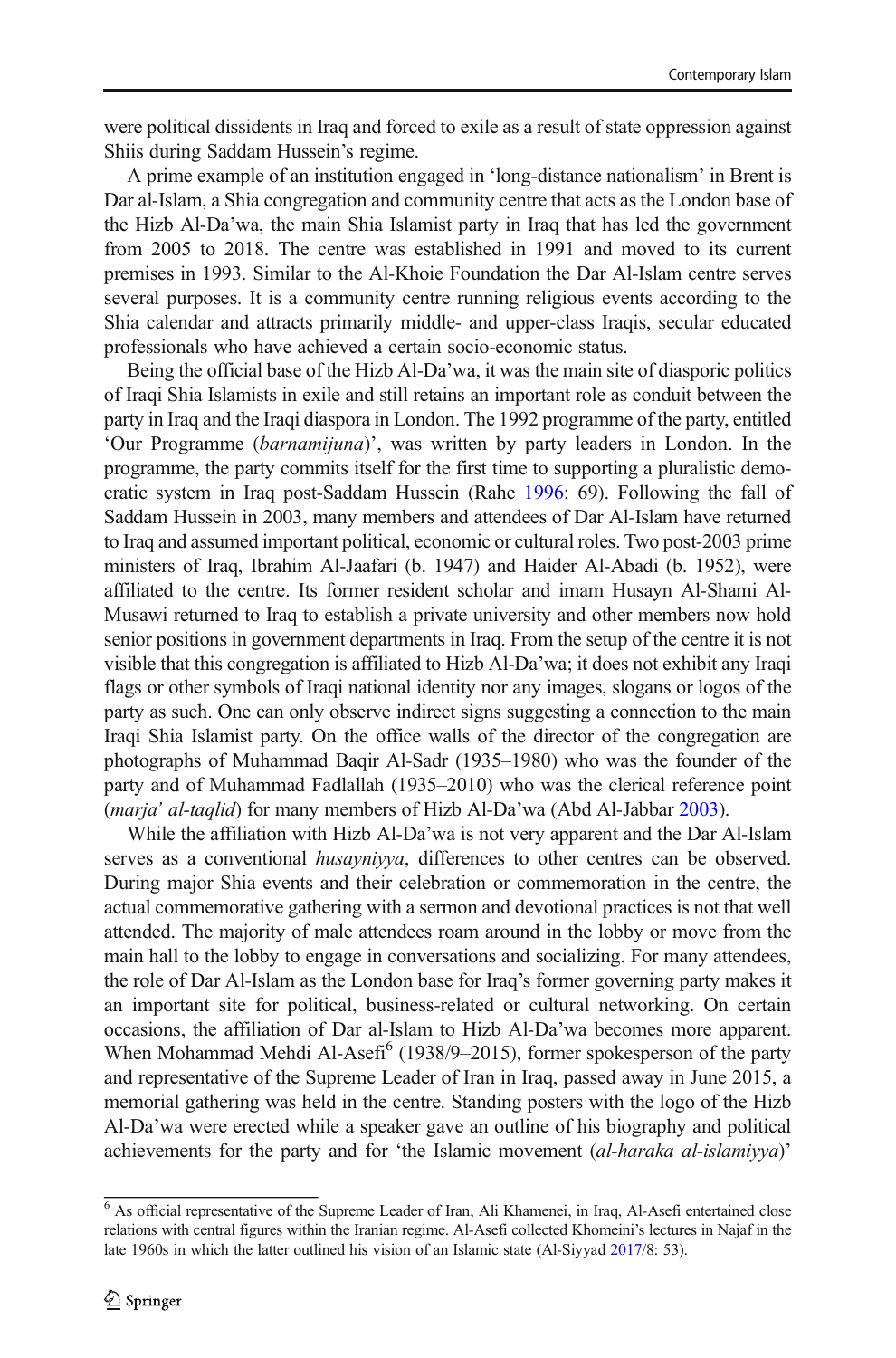more generally. The gathering expressed respect for the life of a former high-profile member of the Hizb Al-Da'wa and his role in its formation; equally, it signalled a certain closeness of the party's base in London to Iran by honouring Khamenei's representative in Iraq – a rapport often denounced by Iraqi Shiis in London opposed to the Iranian regime.

For McLoughlin and Zavos, the transnational networking of diasporic communities can entail and articulate various modes of 'religious resistance to globalized modernity' (2014: 170). As an Islamist party (albeit of Shia provenance), Hizb Al-Da'wa shares similar ideological roots with Sunni Islamist movements and retains the pan-Islamic appeal of political Islam to a certain extent. In June 2015, the centre hosted a conference organized by the Islamic Unity Forum (muntada al-wahda al-islamiyya), a Londonbased organization bringing Shia and Sunni Islamist activists together. Shia Islamists from the Gulf, Iraq, Yemen and Iran were equally present as Sunni Islamists from Egypt and other North African countries. A recurring theme of the conference was the need for unified Muslim resistance against Western imperialism and its 'politics of division (siyasat al-taqsim)', evident historically in the division of the Middle East following the Sykes-Picot agreement of 1916, the creation of Israel and the Saudi-led war against Yemen. In an effort to overcome sectarian fault lines so prominent in the Middle East post-Arab Spring, speakers of Sunni and Shia backgrounds repudiated the rise of sectarianism on either side and promoted Islamic unity to counter Western geopolitical hegemony. Zionism, in particular, was blamed as 'the reason for the divisions among Muslims (sabab ikhtilaf bayna al-muslimin)' and 'among the Shia in particular (wa-bayna al-shi'a khassatan)'.

The discourses during this annual gathering of Islamists of both backgrounds reflect the pan-Islamic and anti-imperialist orientation of political Islam more generally. They are, however, equally illustrative of the particular ideological position of Hizb Al-Da'wa's London base. The presence of Shia Islamist activists from Iran, the Gulf and Houthis from Yemen with close political and ideological ties to Iran signifies that Dar Al-Islam as Hizb Al-Da'wa's London branch retains links to individuals and movements that are close to Iran. The inclusion of Sunni Islamists in the conference equally reflects the official discourse of the Iranian regime emphasising Islamic unity as resistance to Western imperialism and rejecting any sectarianization of current geopolitical conflicts in the Middle East (Akbarzadeh [2015](#page-18-0)). Such discourses equally stand in contrast to the sectarian politics attributed to the Hizb Al-Da'wa in Iraq, suggesting that the position of its rank-and-file members in London towards Iran and Sunni Islamism is more complex than often assumed in the Iraqi context (Al-Qarawee [2014\)](#page-18-0).

Dar Al-Islam exhibits a strong sense of 'long-distance nationalism' among the Brent Shia congregations and oscillates in its activities between the promotion of sectarian discourses and politics within an Iraqi context and a sense of pan-Islamic anti-imperialist resistance to Western hegemony. Other congregations promote an Iraqi Shia diasporic consciousness by using religio-cultural activities to forge distinct Shia sectarian identities. The Al-Hussaini Association (al-majlis al-husayni), referred to in the community as Balaghiyyeh, emphasises a particular style of Iraqi Shia folklore that places ritual activities as its centre to articulate an Iraqi Shia identity in the diaspora. The Association, established in 1985, is run by the prominent Balaghi family from Najaf and organizes commemorative gatherings during 'Ashura' in particular. The Balaghiyyeh is a good example of the spatial 'extension' (Knott [2009:](#page-19-0) 156) religious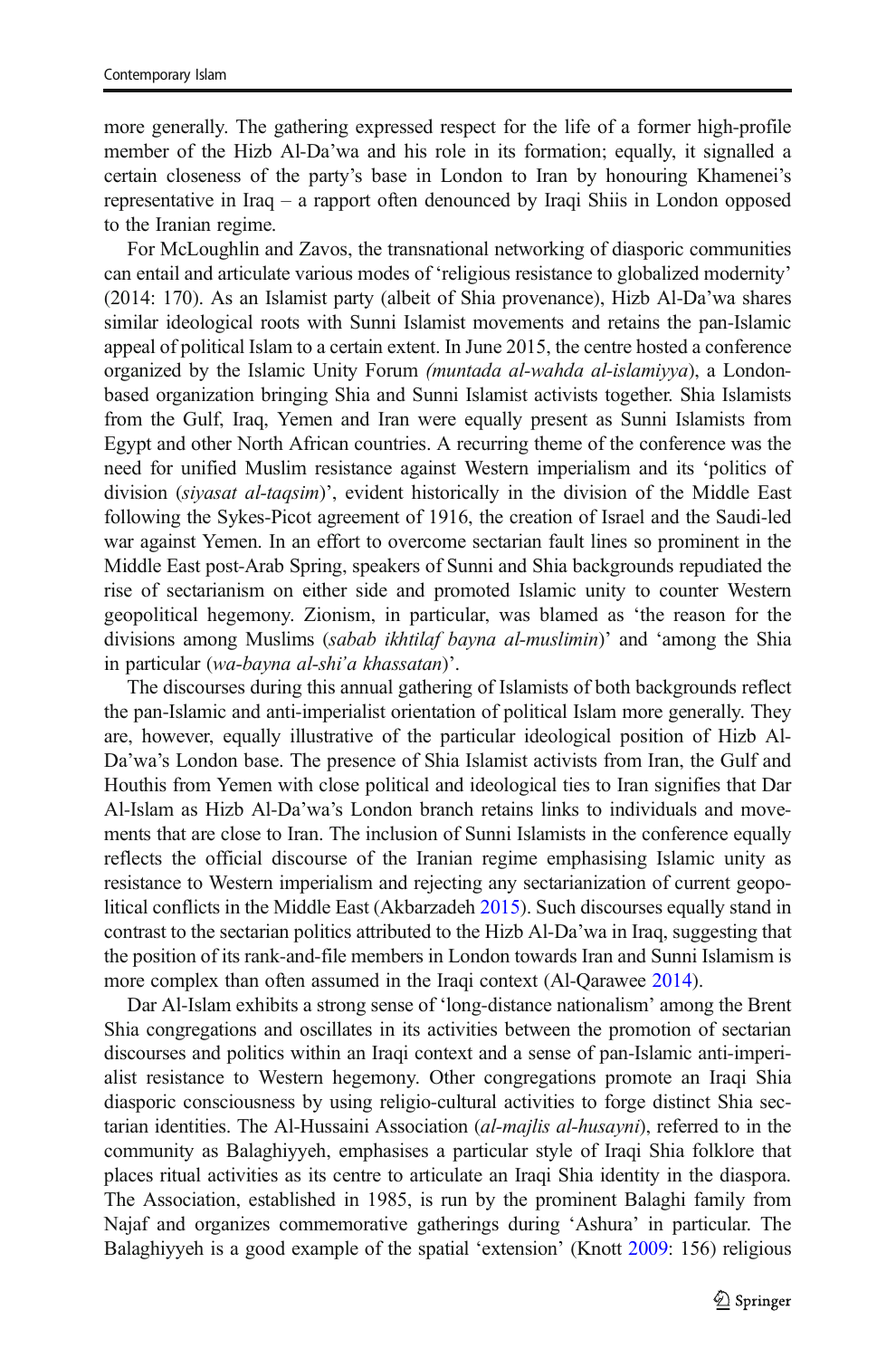diasporas undertake. In its religious gatherings, the Balaghiyyeh connects Brent with southern Iraq by recreating the rituals, discourses and overall atmosphere of a commemorative gathering in the homeland; speakers are invited from either Iraq or other countries in the Gulf, and there is a strong emphasis on the role Shia rituals play in maintaining the emotional and imagined link with the homeland (Shanneik [2018\)](#page-19-0).

The Balaghiyyeh encourages in particular the inclusion of elements of Iraqi Shia folklore. During the last five nights of 'Ashura', male members of the congregation carry the mash'al (lit. 'torch'), a thick iron bar in the shape of a crescent held by wooden carriers with belts attached to it. It can be up to three metres long and is decorated with lanterns in different shapes and colours and other glass decorations that reflect the light from the lanterns. The *mash'al* symbolises the torch on the camel seat that carried the women and children from the family of the Prophet who survived Karbala and were taken to Damascus (Haydari [2015:](#page-19-0) 107–108). Other rituals include holding a mock wedding procession for Qasim, the son of Husayn's brother, on the ninth night of 'Ashura'. A little boy is dressed up as Qasim with a multi-layered tablet, decorated with lanterns and flowers and a miniature dome-structure on top (qubbat al*qasim*), carried around. The procession is accompanied by drums and trumpets and flags being waved. The inclusion of Iraqi Shia material culture in the ritual activities give these gatherings a particular sense of authenticity and originality.

While such efforts to recreate an Iraqi Shia homeland which involves specific elements of Shia ritual culture suggests an understanding of Iraqi Shia identity defined in religio-cultural terms, background information on the Balaghi family on the website of the Al-Hussaini Association illustrates that such Shia ritual practices are imbued with political meaning. Information is provided on one of the ancestors of the Balaghi family, a prominent Shia cleric from Najaf, Grand Ayatollah Muhammad Jawad Al-Balaghi (1865/6–1933/4) who participated in the 1920 Shia uprising against British mandate rule (Tripp [2007](#page-19-0):39–44). Further information is provided on the late 'Abd Al-Rasul Al-Balaghi, the founder of the Balaghiyyeh in London, by highlighting his participation in a major demonstration against Saddam Hussein in 1977. After a general clampdown on the public performance of Shia ritual activities in Iraq in the 1970s, the march from Najaf to the shrine of Imam Husayn in Karbala on the occasion of Arba'in, 40 days after the commemoration of his martyrdom, was banned by the Iraqi authorities in 1977. Shia pilgrims went on their march defying the ban and turned it into a major demonstration against Saddam Hussein's regime (Aziz [1993:](#page-18-0) 213–214). The biographical sketch on Balaghi does not provide much information on him but re-narrates the 1977 demonstration during the march to Karbala (The Hussaini Association [2017\)](#page-19-0). Hence, the accounts demonstrate the role of ritual activities as a tool to articulate a distinct Shia identity and to counter political oppression. By highlighting the antiregime activities of prominent members of Balaghi family in Iraq, the political credentials of the Balaghiyyeh as a place where this ritual heritage is kept alive in the diaspora are further advanced.

The organisers of the Balaghiyyeh, as natives of Najaf, follow the clerical leadership of Grand Ayatollah Ali Al-Sistani, and his London representative and son-in-law Murtadha Kashmiri regularly attends and speaks at the gatherings. The spatial extension occurring in this particular Shia space in London also leads to certain discursive dissonances. In one of his talks, given during 'Ashura' in 2015, Kashmiri was critical of young Iraqis leaving their country, 'the country of the Commander of the Faithful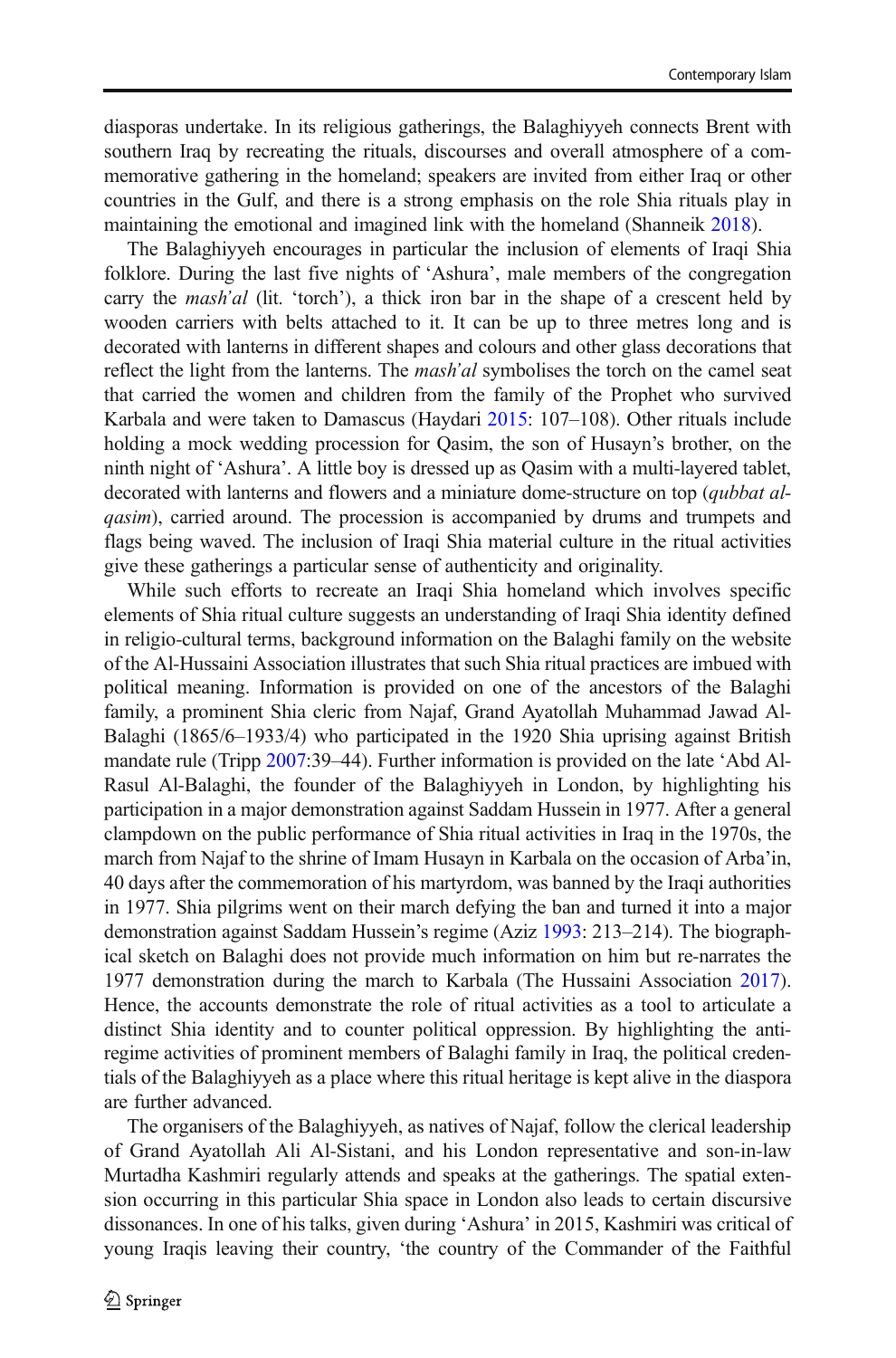(balad amir al-mu'minin [Imam 'Ali]).' This statement was most likely motivated by the migrant and refugee crisis Europe experienced in the summer of 2015 which also included the influx of Iraqis fleeing ISIS. At the same time, Kashmiri also acknowledged the particular challenges of raising Shiis in the diaspora, stressing the importance of learning Arabic as 'the language of our creed (lughat 'aqidatuna).' In 2016, in one of first nights of 'Ashura' of that season, Kashmiri emphasised the role young Shiis in the West play as representatives of Islam and as role-models for Shia Islam who should aspire to the highest moral standards and follow the laws of Islam while at the same time adhering to the laws of the country in which they live. In these statements, that appear contradictory, the 'dual orientation' of diasporic communities comes to the fore: the Balaghiyyeh recreates an Iraqi Shia ritual universe in the diaspora and invites representatives of clerical authorities in Iraq to communicate its perspectives on current affairs (such as a reprimand to young Iraqis leaving their country). At the same time, it is also used as a space to remind young Shiis (and their parents) living in London of the core elements of their religion and their responsibilities as a minority community in the West. In the age of ISIS, a particular responsibility falls on Shiis living as a minority in the West to represent a different image of Islam and to ensure that Shia Muslims and their distinct sectarian identity are visible in the public and demarcated from violent expression of Sunni Islam.

## Being 'apolitical' and Shii: The demotic potential of Shia religious folk culture

The Al-Khoie Foundation, Dar Al-Islam and Balaghiyyeh are all connected with the Iraqi centres of Shia Islam, whether the clerical authorities based on Najaf or Shia Islamist politics as embodied by Hizb Al-Da'wa. Other congregations make efforts to demarcate themselves from both the clerical leadership in Najaf and various expressions of political Islam in Shiism. Demotic processes and discourses to promote 'alternative' understandings of Shia religiosity to 'resist their marginalization and disciplining by secular nation-states, neo-orthodox movements and consumer capitalism' (McLoughlin and Zavos [2014:](#page-19-0) 172) can also be observed. Within the Shia field of Brent, the so-called Shiraziyyin are a prominent example of a movement within contemporary Shia Islam that stands outside the clerical establishment of Najaf and 'neo-orthodox' discourses stemming both from Hizb Al-Da'wa and the Islamic Republic of Iran.

The Shiraziyyin constitute a global network of clerical families, their followers and political groups who adhere to the religious and socio-political teachings of Muhammad Al-Shirazi (1928–2001) and his younger brothers. Stemming from a prominent clerical family in Karbala, Shirazi challenged the pre-eminence and political quietism of the clerical establishment in Najaf in the 1960s. Initially with close ideological ties to Khomeini, Shirazi settled in Qom, Iran, in 1979 and facilitated the export of Khomeini's ideology to Shia communities in the Gulf region (Louër [2008:](#page-19-0) 88–99). However, Muhammad Al-Shirazi grew increasingly disillusioned by the Iranian regime and articulated his opposition to Khomeini. He was placed under house arrest and died in 2001. His younger brother Sadiq Al-Shirazi (b. 1942) has acted as clerical leader of the Shiraziyyin since then.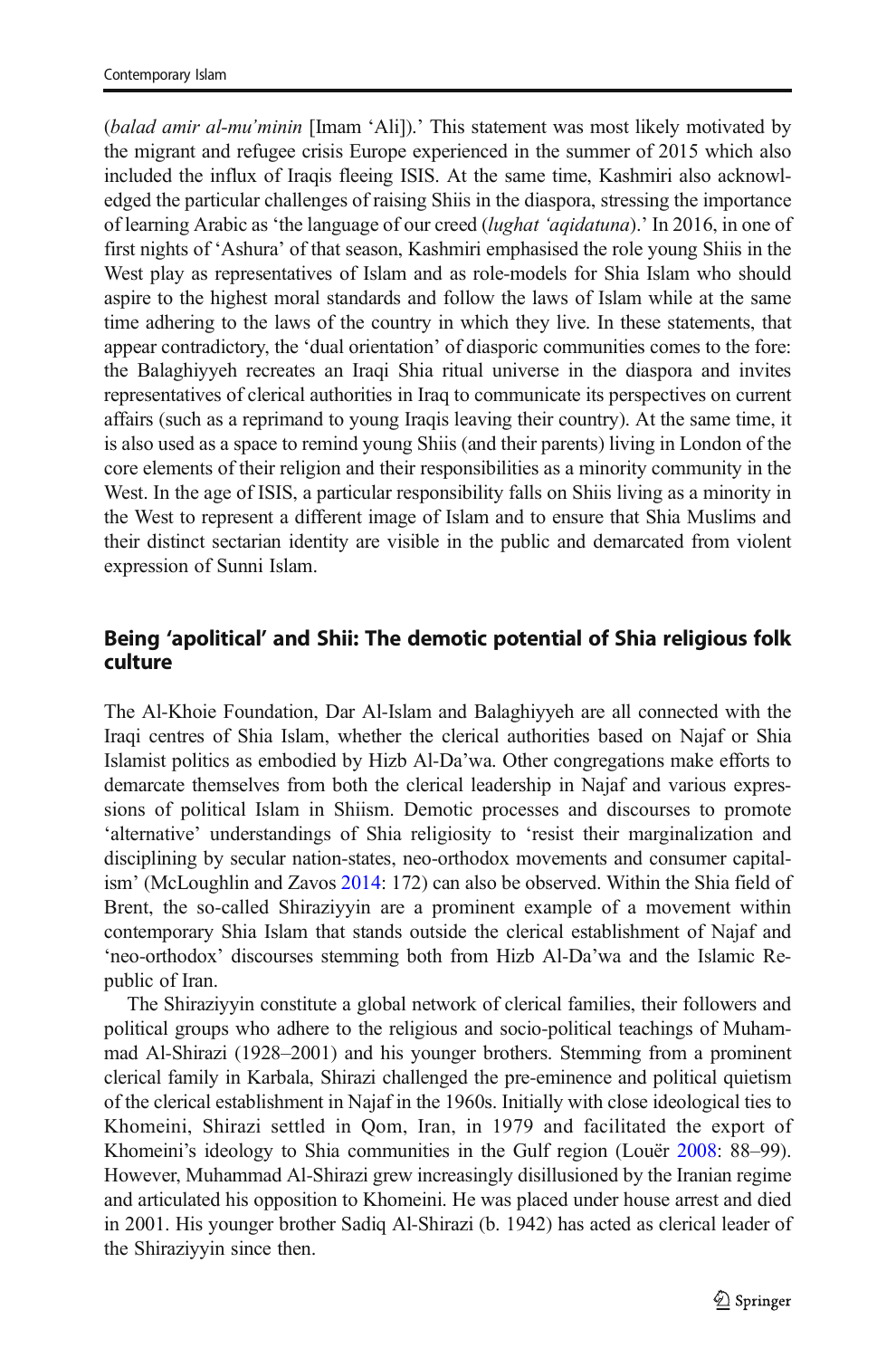In Brent, the Rasool Al-Adham has been the community centre congregating Shiraziyyin based in London since 1986. When examining the demographics of the Rasool Al-Adham congregation social class and regional identity markers are visible separating this congregation from other Iraqi Shia centres. Rasool Al-Adham primarily attracts a lower middle- and working-class congregation in contradistinction to the middle- and upper-class attendees of Al-Khoie and Dar Al-Islam. Regional identity markers are equally important. Being the followers of a prominent clerical family that originally hailed from Karbala, the Shiraziyyin in London primarily come from the Iraqi shrine city in which the third Shia Imam Husayn is buried.7

The role of Shia rituals in forging diasporic identities in Brent and as part of 'longdistance nationalism' has already been highlighted in relation to the Balaghiyyeh community centre. In the context of Rasool Al-Adham, the emphasis on the performance of Shia rituals is not only intended to recreate a Shia Iraqi space but serves further political purposes and is also used to give the Shiraziyyin in London a niche position within the 'market-place' of different Shia community centres in the area. Comparing the performance Shia rituals in the different congregations in Brent during the period of 'Ashura', the author was struck by their emotional intensity in Rasool Al-Adham. While in other community centres, efforts were made to control and subdue the passionate display of emotions during the ritual performances, those leading and involved in their performance in Rasool Al-Adham encouraged the congregations to express their devotion to the family of the Prophet in their strongest possible terms. The author observed the most intense rhythmic self-beating (latmiyya) in London in Rasool Al-Adham.

The material culture of Iraqi Shia folklore also plays a prominent role in the centre's ritual practice. The main wall of the husayniyya is decorated with a takiyya, a display of dozens of lambs in different colours which is an Iranian cultural tradition; such lamb displays are usually placed in front of houses in which the loss of a family member is mourned. Other ritual practices are performed in Rasool Al-Adham that are outwardly rejected by other Iraqi Shia congregations in Brent. Rasool Al-Adham is one of the few congregations in London that performs Shia passion plays *(tashabih)*. The march of the survivors of the massacre in Karbala, in particular of Husayn's sister Zaynab, his daughter Ruqayya and his son and fourth Imam 'Ali Zayn Al-'Abidin, to Damascus as captives and their humiliation in front of the Umayyad caliph Yazid are re-enacted in the husayniyya. Other more controversial practices, performed in Rasool Al-Adham on the day of 'Ashura' itself, include self-flagellation, hitting the forehead with a sword to cause bleeding (tatbir), and walking on hot coal (mashy 'ala al-jamr). The latter practice illustrate the syncretic nature of Shia ritual practices; the Shiraziyyin in Karbala adopted walking on hot coal from South Asian Shiis when they performed a pilgrimage to the shrine of Imam Husayn in the 1960s.

All these elements create a particular 'aesthetic style' (Meyer [2009](#page-19-0): 9) in Rasool Al-Adham that positions the Shiraziyyin uniquely within the Shia field in Brent and also delivers a political message. The Shiraziyyin and their clerical leaders have entertained difficult relations with the Islamic Republic of Iran, following the estrangement of Muhammad Al-Shirazi from Khomeini and when 'Ali Khamenei became Supreme Leader of Iran. Khamenei is one of the few senior clerics in contemporary Shia Islam who, in 1994, explicitly declared the performance of self-flagellation unlawful (haram).

<sup>7</sup> The majority of Shiis living in Karbala are followers of Muhammad and Sadiq Al-Shirazi.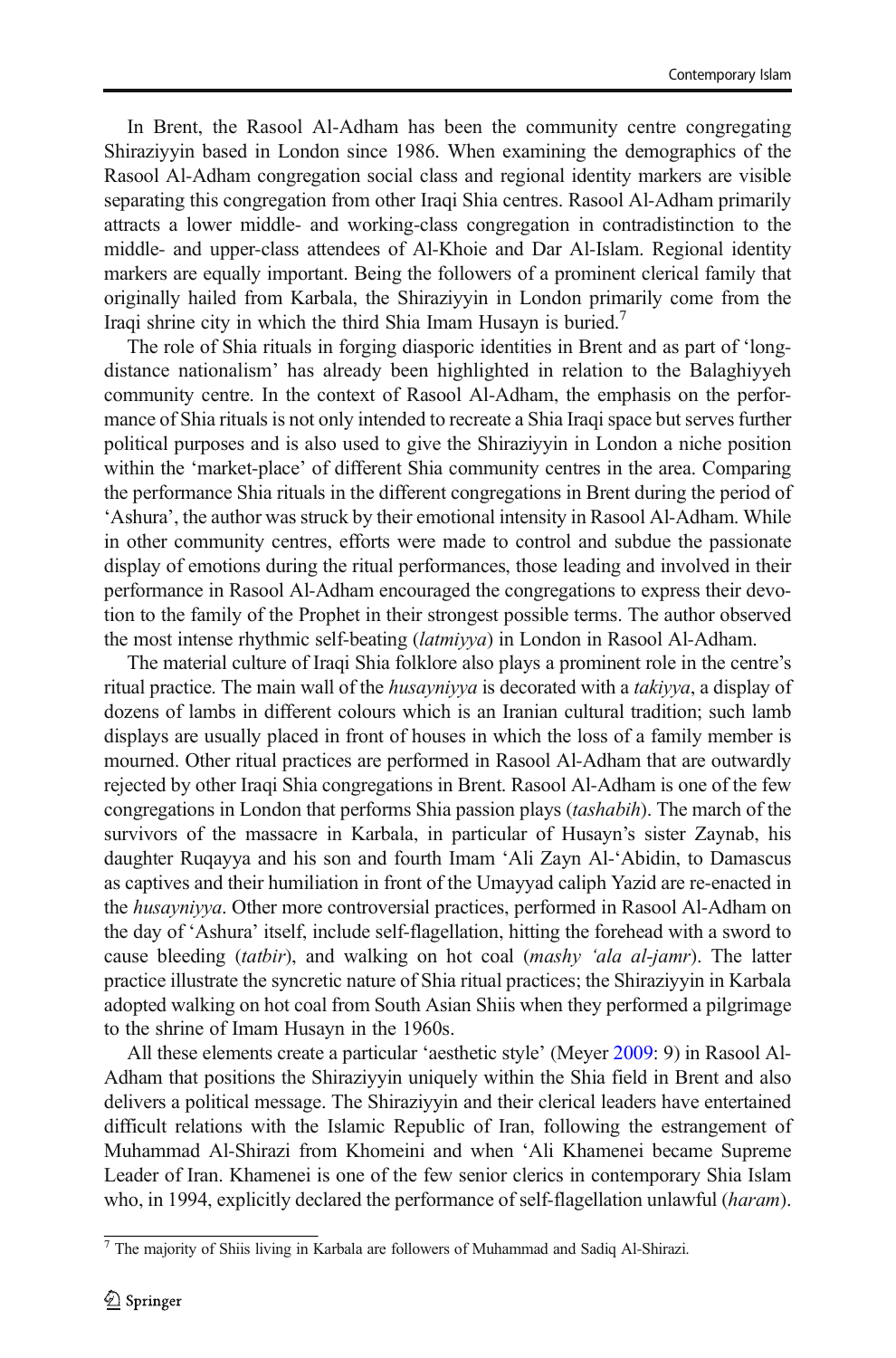As a consequence, congregations affiliated to Iran or close to it have shunned this practice. Maintaining its performance by the Shiraziyyin is therefore also an act of political defiance, rejecting the hegemonic ambitions of the political establishment in Iran to exercise transnational control over Shia Islam. The Shiraziyyin also reject initiatives by the Islamic Republic and its clerical representatives to tone down the emotional intensity of Shia rituals and their sectarian message (such as cursing some of the Companions of the Prophet or the early Umayyad caliphs) to avoid antagonising and alienating Sunni Muslims. For the Shiraziyyin in London, this is an effort by the Iranian regime to deprive Shia Islam of its authentic identity by ridding it of those features that most significantly separate it from Sunni Islam (Dogra [2017\)](#page-19-0). The Shiraziyyin in London accuse in particular the two community centres affiliated with political Shiism, Dar Al-Islam and the Iranian-sponsored Islamic Centre of England, of undermining the significance of Shia ritual practices to appease Sunni Muslims.

Another example of 'demotic processes' occurring in Brent is a small initiative of Iranian Shiis to create their own ritual space outside of the Islamic Centre of England, the community centre representing the Supreme Leader of Iran. Since 2012, a group of lay Iranian Shiis has organised religious activities according to the Shia religious calendar. Without a physical space of their own, the group has used different facilities across Brent. The attendees of the events are devout middle- and upper-class Iranian Shiis and also include a number of second-generation Iranians living in London. While the majority of the Iranian diaspora in Britain is secular, if not explicitly, anti-Islamic (Gholami [2014](#page-19-0), [2015](#page-19-0); Gholami and Sreberny [2018\)](#page-19-0), this group consists of Iranians who identify as Shia and seek alternative spaces to practice their religious identity.

While not articulating an oppositional stance to the Islamic Republic and its spatial manifestation in the Islamic Centre in London, the organisers characterise themselves as 'non-political' in their approach. Their choice to run a Persian-speaking programme outside of the Islamic Centre provides them with more freedom in terms of speakers they can invite, the performance of rituals as well as their outreach to segments of the Iranian Shia diaspora who are not secular but would not feel comfortable attending religious events run by organizations associated with the Iranian regime. In 2015 and 2016, the group invited a religious speaker from Iran coming from a prominent family of preachers. The speaker's father was a popular preacher in Iran before the Islamic Revolution and part of the so-called velayatis, a group of scholars and preachers ( $vo'az$ ) who emphasised the adherence to the authority and leadership (Arabic: wilaya, Persian: velayat) of the Twelve Imams. The velayatis opposed in particular the activities and discourses of 'Ali Shari'ati (1933–1977), an important ideologue of the Islamic Revolution (Rahnema [1998](#page-19-0): 266–276).

At the religious gatherings in London, the preacher's lectures mostly focused on spiritual topics or the proper performance of rituals. In one of his lectures, the speaker emphasised the central authority of the Mahdi whose sovereignty (velayat) overshadows any other authority. Taking this point even further, the speaker stated that all the writings and scholarship of the clerics are obliterated in the presence of the Mahdi. Such statements are prima facie common iterations of fundamental precepts of Twelver Shiism; upon his appearance, any religious and secular authority will be made redundant. However, such an emphasis on the absolute sovereignty of the Mahdi, even during the time of his occultation, could be understood as a veiled critique of the political system in Iran in which the country's Supreme Leader is invested with almost all spiritual and secular prerogatives of the Hidden Imam.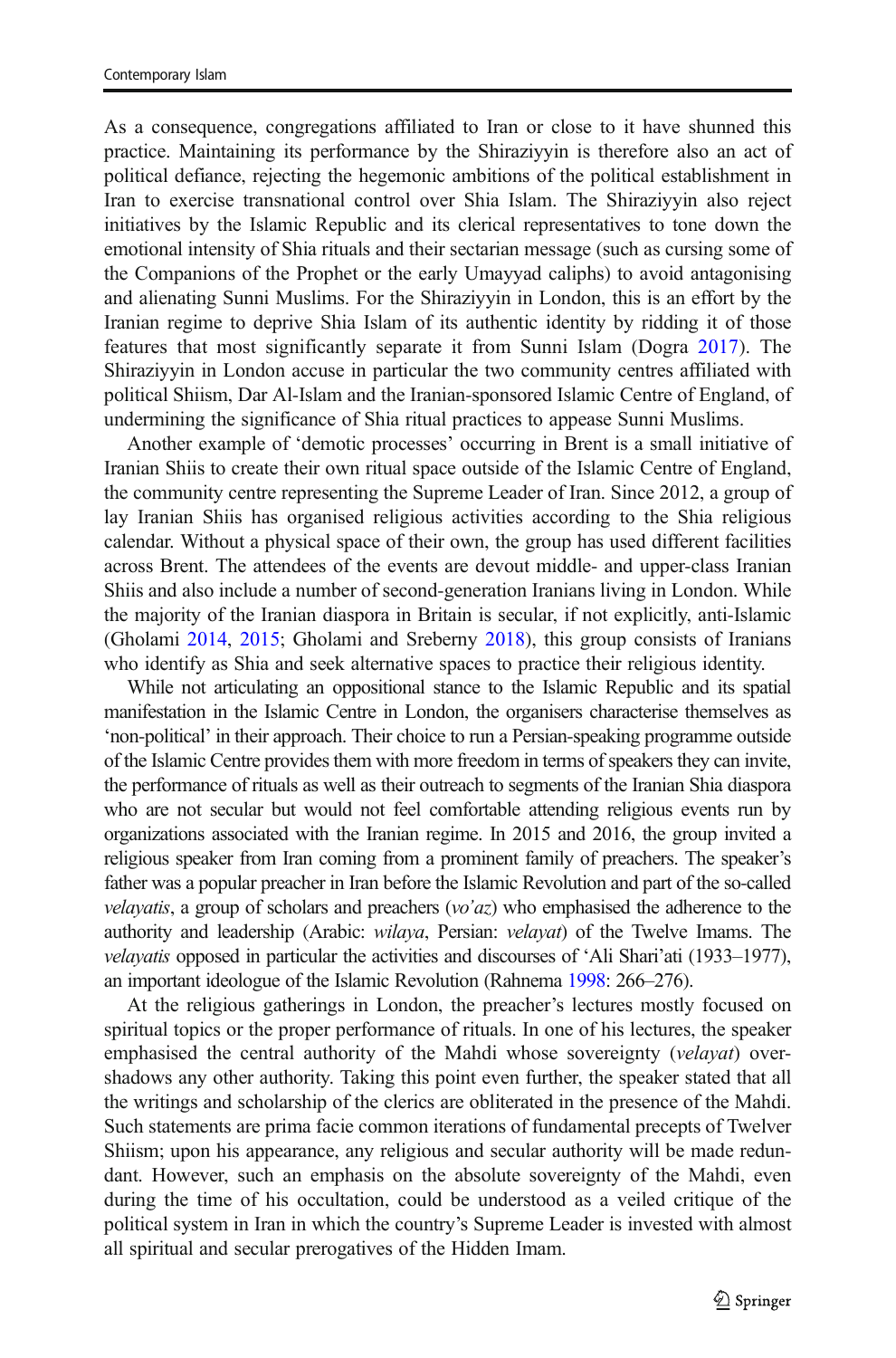The performance of mourning rituals by this group of Iranian Shiis also differed from those performed in the Islamic Centre of England. While in the official London representation of the Supreme Leader, rituals are performed in a subdued manner, the Iranian group exhibited a much stronger emotional intensity when performing rhythmic self-beating *(sine zani* in Persian). The room was completely darkened while recordings of recited devotional poetry were played, accompanied by intense and passionate selfbeating and crying. The reciters whose recordings were played are part of the *heyyati* movement in contemporary Iran, a group of lay reciters who represent a contemporary example of Iranian Shia religious folk culture. Their public performances during Shia holidays attract large young crowds and are viewed with disdain by the clerical establishment in the country (Thurfjell [2015\)](#page-19-0).

The demotic Shia spaces created by the Shiraziyyin in Rasool Al-Adham and the Iranian group in London create 'the idea of an alternative, utopian, as well as potentially millenarian and apocalyptic, moral space exceeding the limits of their diasporic location and minority status' (McLoughlin and Zavos [2014:](#page-19-0) 170–171). For the Shiraziyyin this minority status unfolds and is experienced in three layers: as part of the Muslim minority in Britain, the Shia minority status within Islam and their marginalized position within mainstream Shia Islam and its 'neo-orthodox' discourses. The Shiraziyyin counter this sense of marginalization by claiming a unique access to and representation of authentic Shia Islam. For the older attendees of the small group of Iranian Shiis organizing their own events outside of the Islamic Centre of England, the commemorative lectures and subsequent mourning rituals are reminiscent of their childhood and youth experiences in Iran (see Dabashi [2011](#page-18-0): 1–7; Shanneik [2018](#page-19-0)) and articulate a certain nostalgia for the homeland in the diaspora. The activities of this group allow them – as well as young attendees born in Britain – to reconnect with a part of their identity outside of the more politicized framework of religio-political institutions associated with the Islamic Republic. The particular 'aesthetic style' of this group emphasises aspects of Iranian Shia folklore independent of state control and also different to the more rationalizing and moralizing 'aesthetic styles' of Shia rituals promoted by movements within political Shiism and their spatial manifestations in London such as the Islamic Centre of England and Dar Al-Islam. An emphasis on 'spirituality' and experienced emotional intensity in the performance of rituals is shared by both the Shiraziyyin and the Iranian group while both would assess the political significance of their 'aesthetic styles' differently.

## Conclusion

The urban concentration of different Shia community centres and organizations in Brent and their transnational connections with different clerical and political networks in contemporary Iraqi Shiism in particular allows for a close examination of their multilocality and complexity. They also reveal their segmented nature: the existence of different discursive and identitarian layers which are defined by class, clerical allegiance and ideological orientation and also strategically employed in their multilocal emplacement. Their segmentation defies the notion of a single British 'Shia diaspora', as 'a minority within a minority', whether Iraqi, Iranian or otherwise and cautions against generalized accounts of the particular political, ideological or doctrinal stances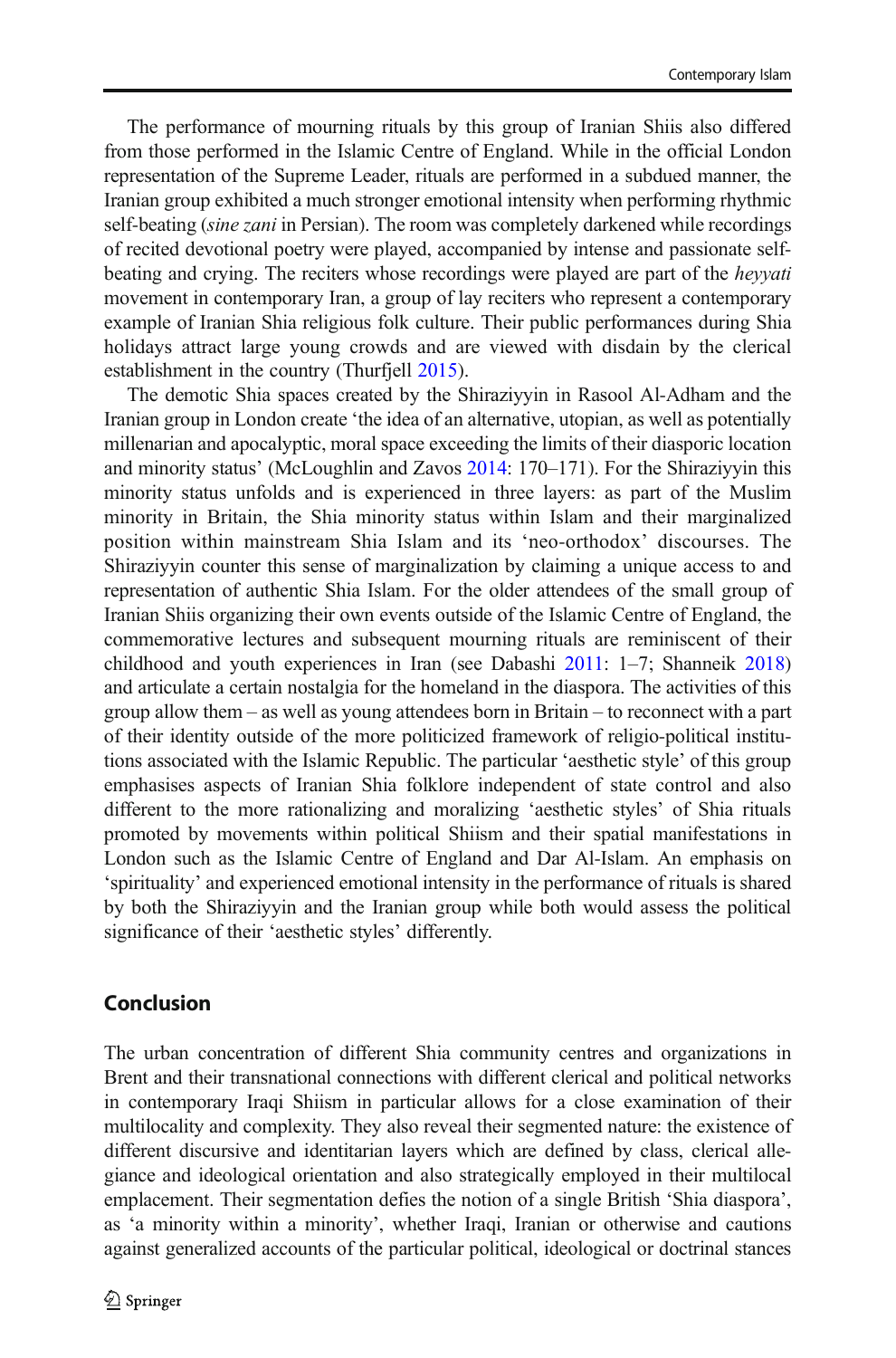of Iranian, Iraqi and other Shia groups in Britain. A differentiated perspective on these networks reveals their internal complexity and the simultaneity of divergent discourses, even within the same network.

On a local and national level, an organization like the Al-Khoie Foundation supports progressive agendas in its public outreach activities while adhering to traditional conceptions of religious authority and maintaining a strong diasporic consciousness among its own constituency in Brent. Transnational connectivities also reveal different dimensions: they can retain a prima facie religio-cultural emphasis, as the example of the Balaghiyyeh illustrates, or purport more politicized notions of 'long-distance nationalism', as illustrated by Dar Al-Islam. Yet, even such a delineation does not do justice to complex discursive layers evident in these centres: with its use of elements of Iraqi Shia folklore and its explicit connections to the clerical establishment in Najaf, the Balaghiyyeh maintains diasporic links to the homeland (Werbner [2010](#page-19-0): 74) while also politicizing the memory of such ritual practices as an anti-regime act in the Iraq of Saddam Hussein to further its credentials within the network of communities in Brent. Similarly, Dar Al-Islam engages in different types of politics: from an identification and advancement of sectarian politics in Iraq post-2003 to more pan-Islamic notions of global Muslim solidarity against Western hegemony, a rejection of sectarian politics after the Arab Spring and an alignment with religio-political discourses of the Iranian regime. The co-existence of these different discursive layers within Dar Al-Islam challenges assumptions of a complete sectarianization of Shia identities in the diaspora or a clear cleavage between Iraqi and Iranian Shiis in London (Degli Esposti [2018a\)](#page-18-0).

Demotic processes observed within some networks equally reveal different ideological positions. Cultivating a particular 'aesthetic style' of Shia ritual practices can articulate a clear and deliberate dissociation from the Islamic Republic of Iran, as the case of the Shiraziyyin suggests. The Shiraziyyin promote more controversial aspects of Shia ritual practices to defy their ban by the Iranian leadership. At the same time, they include in their ritual space aspects of Iranian Shia culture such as the *takiyye* to mark the community space as a place of mourning or the recitation of Shia devotional poetry in Persian. A dissociation from Iranian political control of Shia spaces in the diaspora can be more implicit and involuntary, when considering the group of Iranian Shiis in Brent. The orientation of their activities is triggered by nostalgia for aspects of Iranian Shia folklore lost in the diaspora or by the desire to carve out apolitical spaces of Shia religiosity outside state control.

A sense of double-marginalization is certainly purported in the public relations activities of the Al-Khoie Foundation or in other public manifestations of Shia communal identities such as the annual 'Ashura' and Arba'in processions in central London. During such activities discourses emerge that intend to position Shia Muslims in Britain as representatives of 'moderate' Islam and the victims of 'radical' versions of Sunni Islam (Degli Esposti [2018a;](#page-18-0) Scharbrodt [2011](#page-19-0)). However, such a strategically employed discursive positioning conceals the actual cleavages that exist between different communities and networks. Cleavages do not primarily manifest around ethnic (Iraqi/Iranian) or sectarian (Shia/Sunni) lines but are more pronounced in terms of the clerical allegiance and ideological orientation of the discussed networks. Hence, Twelver Shia Muslims in Brent, their community centres and organisations and the transnational networks they are part of constitute multilocal and complex 'social fields' marked by internal diversity, heterogeneity and power relations: these networks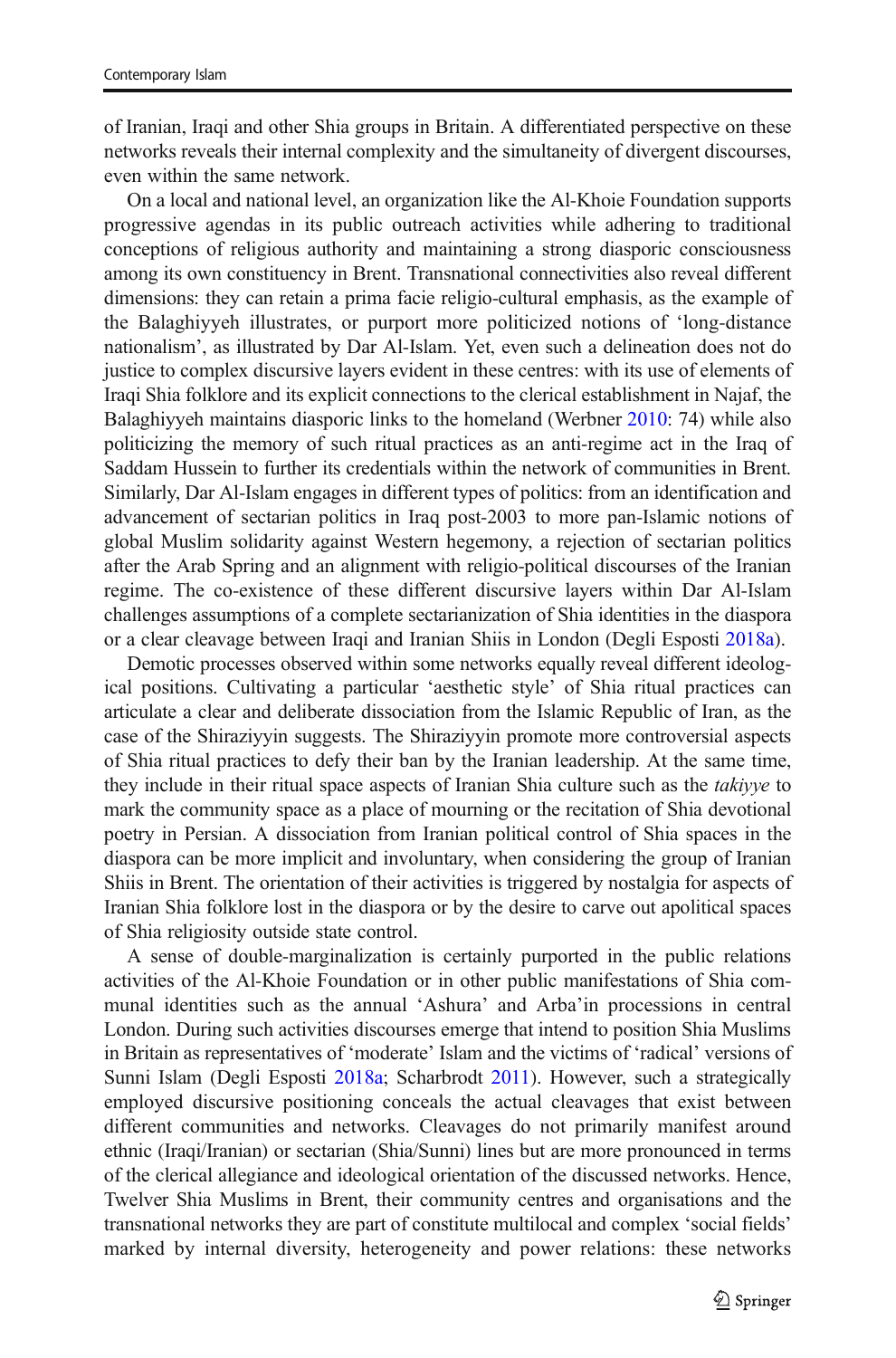<span id="page-18-0"></span>delimitate trajectories of actions and discourses and serve as spaces that provide meaning to their members through shared *and* contested practices, discourses, symbols and rituals. Their power relations manifest in conflicting claims to authority and status within these networks and in political and ideological competitions with other networks. They also serve as alternative social spheres outside of state and society challenging 'dominant secular readings of civil society and citizenship' (Vásquez [2010:](#page-19-0) 302) or the rationalizing and politicizing tendencies of 'neo-orthodox movements' (McLoughlin and Zavos [2014](#page-19-0): 176).

Open Access This article is distributed under the terms of the Creative Commons Attribution 4.0 International License (http://creativecommons.org/licenses/by/4.0/), which permits unrestricted use, distribution, and reproduction in any medium, provided you give appropriate credit to the original author(s) and the source, provide a link to the Creative Commons license, and indicate if changes were made.

## References

Abd Al-Jabbar, F. A. (2003). The Shi'ite movement in Iraq. London: Saqi Books.

- Akbarzadeh, S. (2015). Iran and Daesh: The case of a reluctant Shia power. Middle East Policy, 22(3), 44–54.
- Al-Khoie Foundation. (n.d.). Al Sadiq and Al Zahra schools: Experience of community cohesion. London: Al-Khoie Foundation.
- Al-Qarawee, H. H. (2014). Iraq's sectarian crisis: A legacy of exclusion. Beirut: Carnegie Middle East Center.
- Al-Siyyad, M. A. (2017/8). Fiqh al-intizar: Al-tayyarat al-diniyya al-iraniyya wa-al-sira' 'ala al-haqq almutlaq li-al-faqih fi al-wilaya. Riyad: Al-ma'hd al-duwwali li-al-dirasat al-iraniyya.
- Anderson, B. (1992). Long-distance nationalism: World capitalism and the rise of identity politics. Amsterdam: Centre for Asian Studies Amsterdam.
- Anonymous (2016). Constructing cohesion: Sukkah built at mosque as communities come together. Asian express newspaper. 24 October. [https://www.asianexpress.co.uk/2016/10/constructing-cohesion-sukkah](https://www.asianexpress.co.uk/2016/10/constructing-cohesion-sukkah-built-at-mosque-as-communities-come-together/)[built-at-mosque-as-communities-come-together/.](https://www.asianexpress.co.uk/2016/10/constructing-cohesion-sukkah-built-at-mosque-as-communities-come-together/) Accessed 22 November 2017.
- Aziz, T. M. (1993). The role of Muhammad Baqir Al-Sadr Shi'i political activism in Iraq from 1958 to 1980. International Journal of Middle East Studies, 25(2), 207–222.
- Baumann, G. (1996). Contesting culture: Discourses of identity in multi-ethnic London. Cambridge: Cambridge University Press.
- Bdaiwi, A., & Hussain, Z. (2017). GCSE religious studies: Shi'a Islam, beliefs and practices. London: Al-Khoie Foundation.
- Brah, A. (1996). Cartographies of diaspora: Contesting identities. London and New York: Routledge.
- Calder, N. (1982). Accommodation and revolution in Imami Shi'i jurisprudence: Khumayni and the classical tradition. Middle Eastern Studies, 18(1), 3–20.
- Cohen, J. (2016). London mosque hosts Jewish community for Succot. Jewish News Online. 24 October. [http://jewishnews.timesofisrael.com/london-mosque-hosts-jewish-community-for-succot/.](http://jewishnews.timesofisrael.com/london-mosque-hosts-jewish-community-for-succot/) Accessed 22 November 2017.
- Corboz, E. (2012). The Al-Khoie Foundation and the transnational institutionalisation of Ayatollah al-Khui'i's marja'iyya. In L. Ridgeon (Ed.), Shi'i Islam and identity: Religion, politics and change in the global Muslim community (pp. 93–112). London: IB Tauris.
- Corboz, E. (2015). Guardians of Shi'ism: Sacred authority and transnational family networks. Edinburgh: Edinburgh University Press.
- Dabashi, H. (2011). Shi'ism: A religion of protest. Cambridge, MA: Harvard University Press.
- Degli Esposti, E. (2018a). The aesthetics of ritual Contested identities and ritual performances in the Iraqi Shi'a diaspora: Ritual, performance and identity change. Politics, 38(1), 68–83.
- Degli Esposti, E. (2018b). Fragmented realities: The 'sectarianisation' of space among Iraqi Shias in London. Contemporary Islam. [https://doi.org/10.1007/s11562-018-0425-y.](https://doi.org/10.1007/s11562-018-0425-y)
- Department of Education. (2014). Reformed GCSE and a level subject content consultation. London: Department of Education.